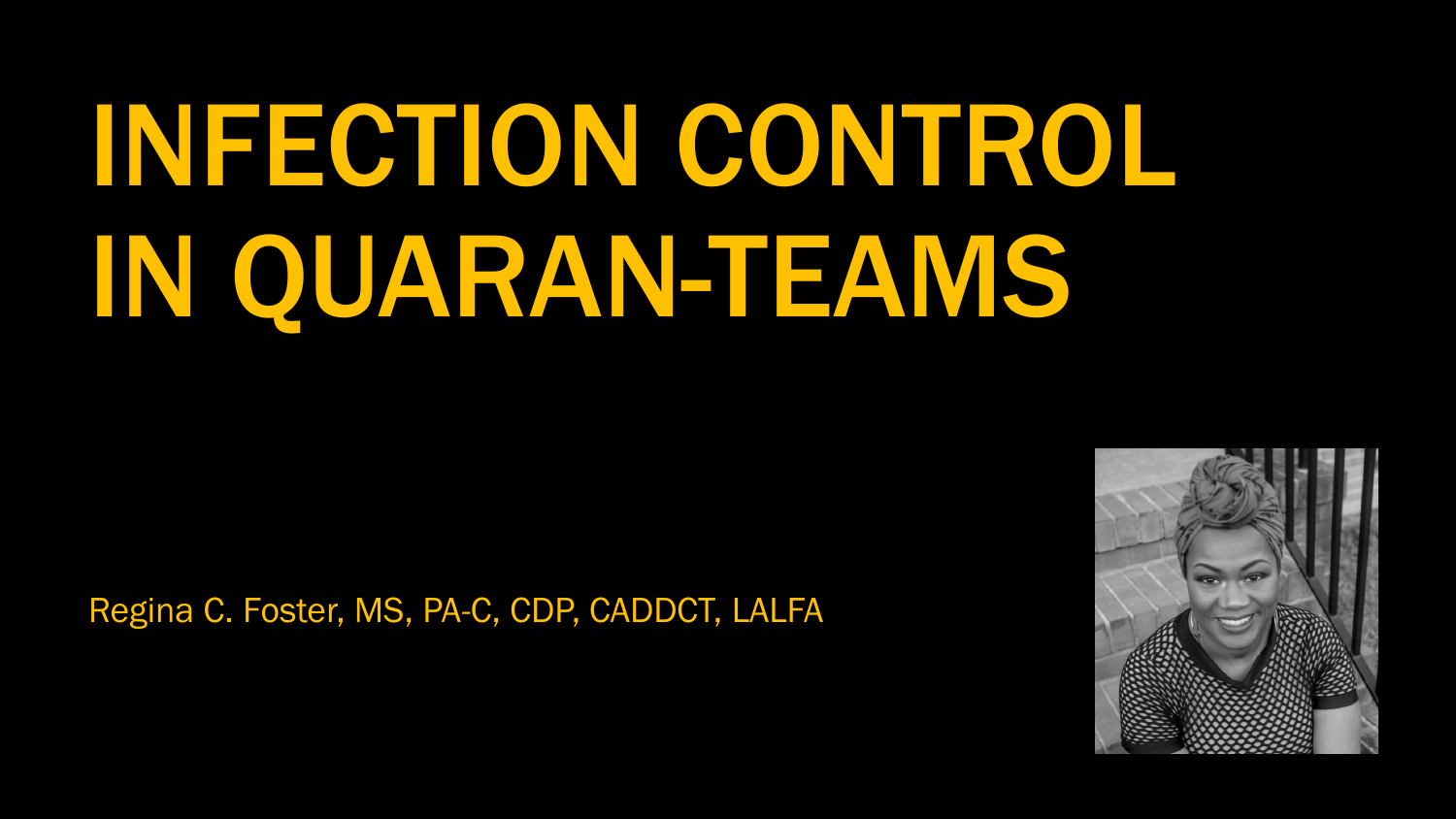

I am not a specialist in infectious diseases.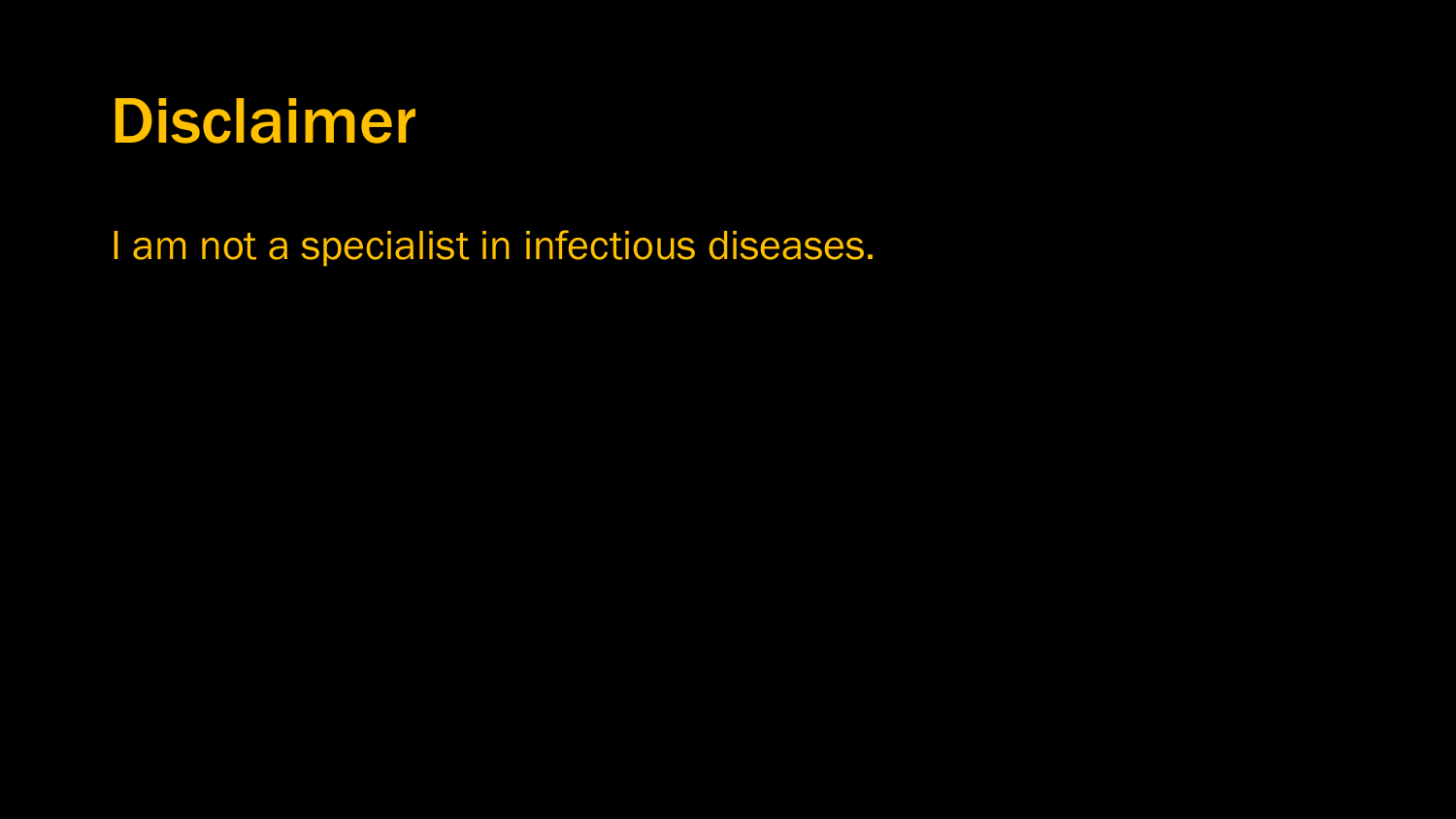#### OBJECTIVES



UNDERSTAND HOW TO IMPLEMENT PREVENTION **STRATEGIES** 

KNOW WHEN TO CALL THE DOCTOR AND WHEN TO GO TO THE EMERGENCY ROOM

RECOGNIZE SIGNS AND SYMPTOMS OF INFECTION IN OLDER ADULTS

\* IDENTIFY THE MOST COMMON INFECTIONS SEEN IN OLDER ADULTS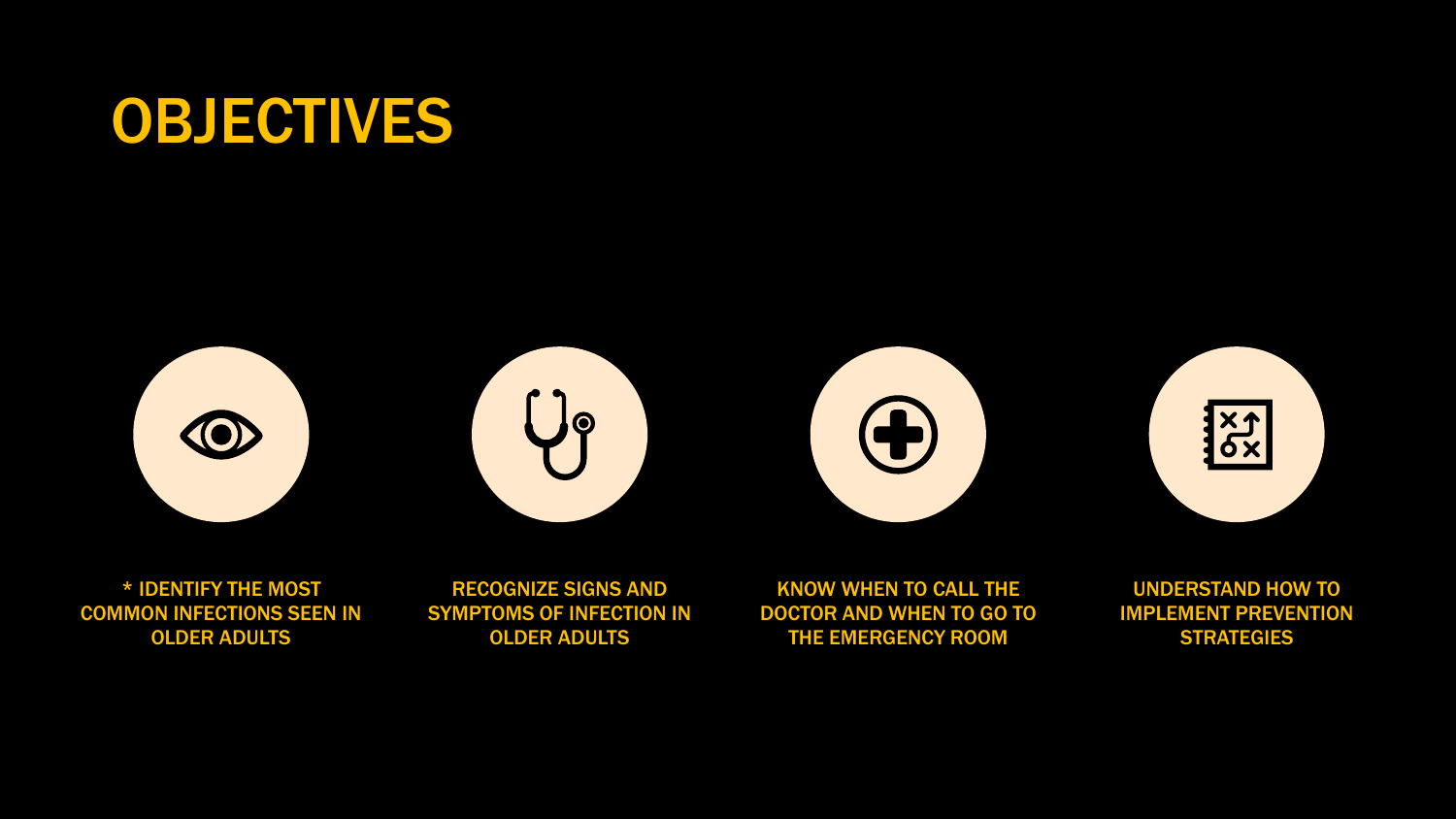# POLL QUESTION

What is the number one way to prevent infection in a congregate setting?

- A. Single rooms
- B. Handwashing
- C. Preventative antibiotics
- D. Vaccines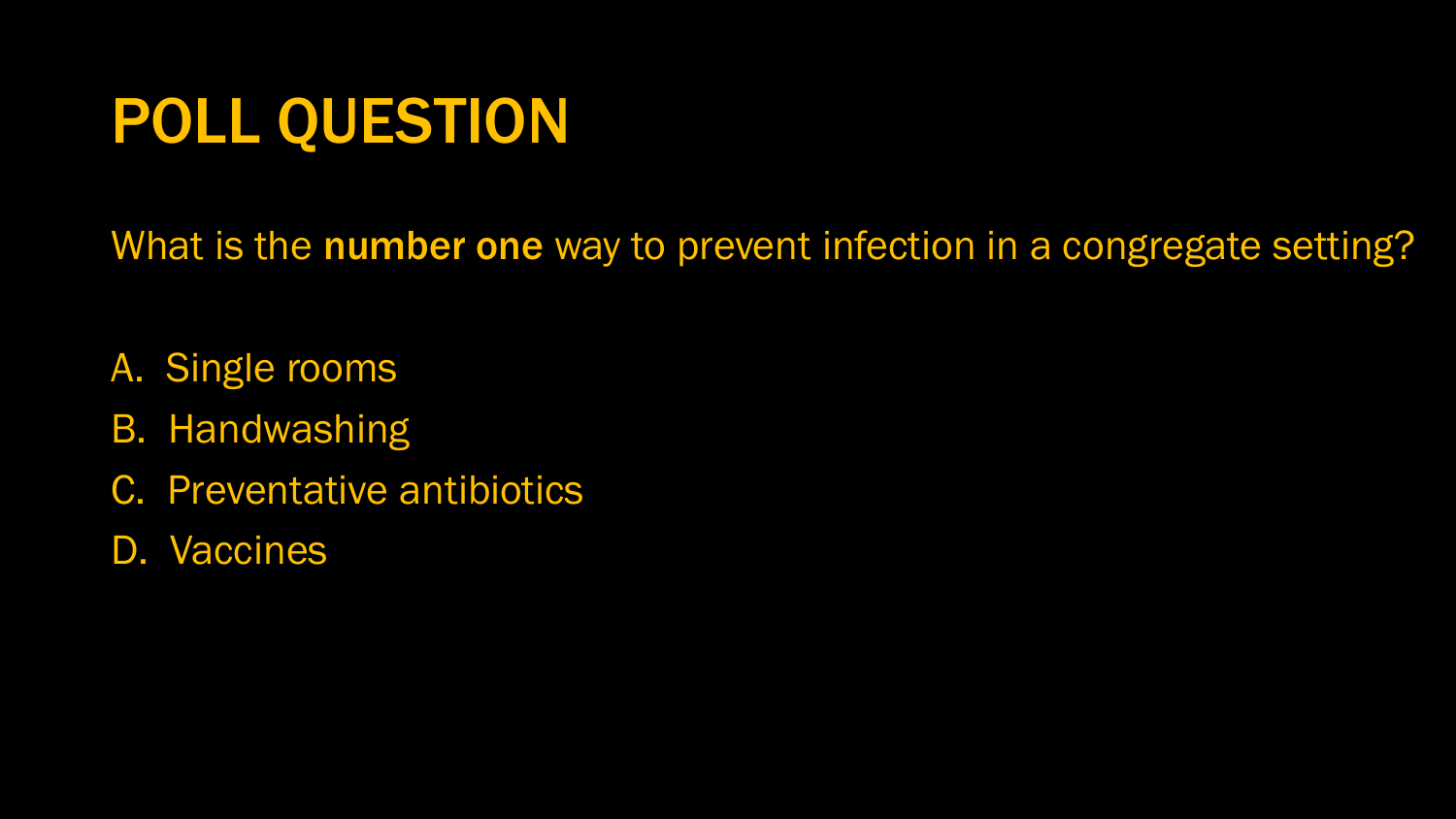

B. Handwashing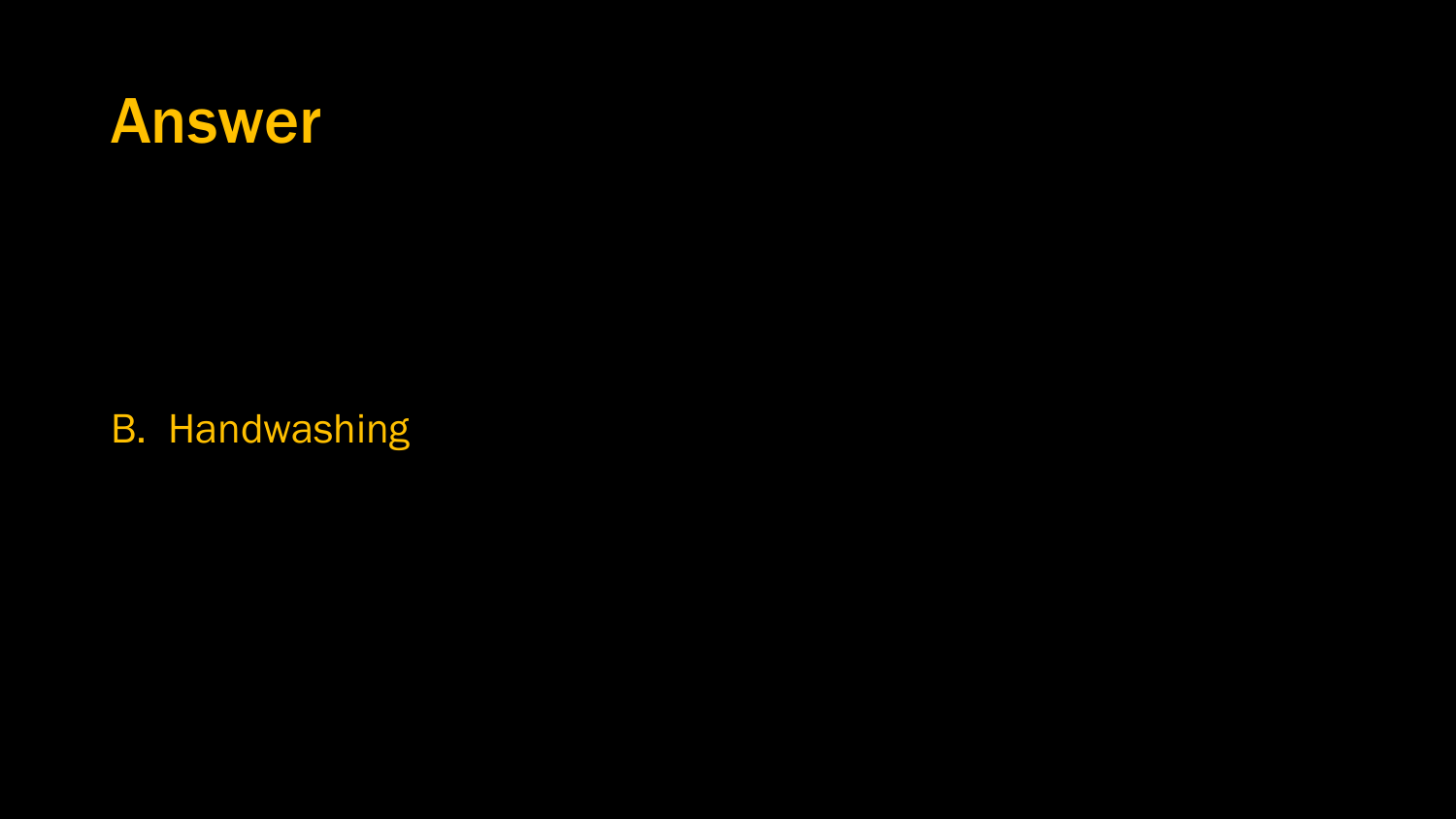### Signs & Symptoms of Infection (general)

# How many can you name?

*(Please enter these in the Questions tab of your webinar's control panel.)*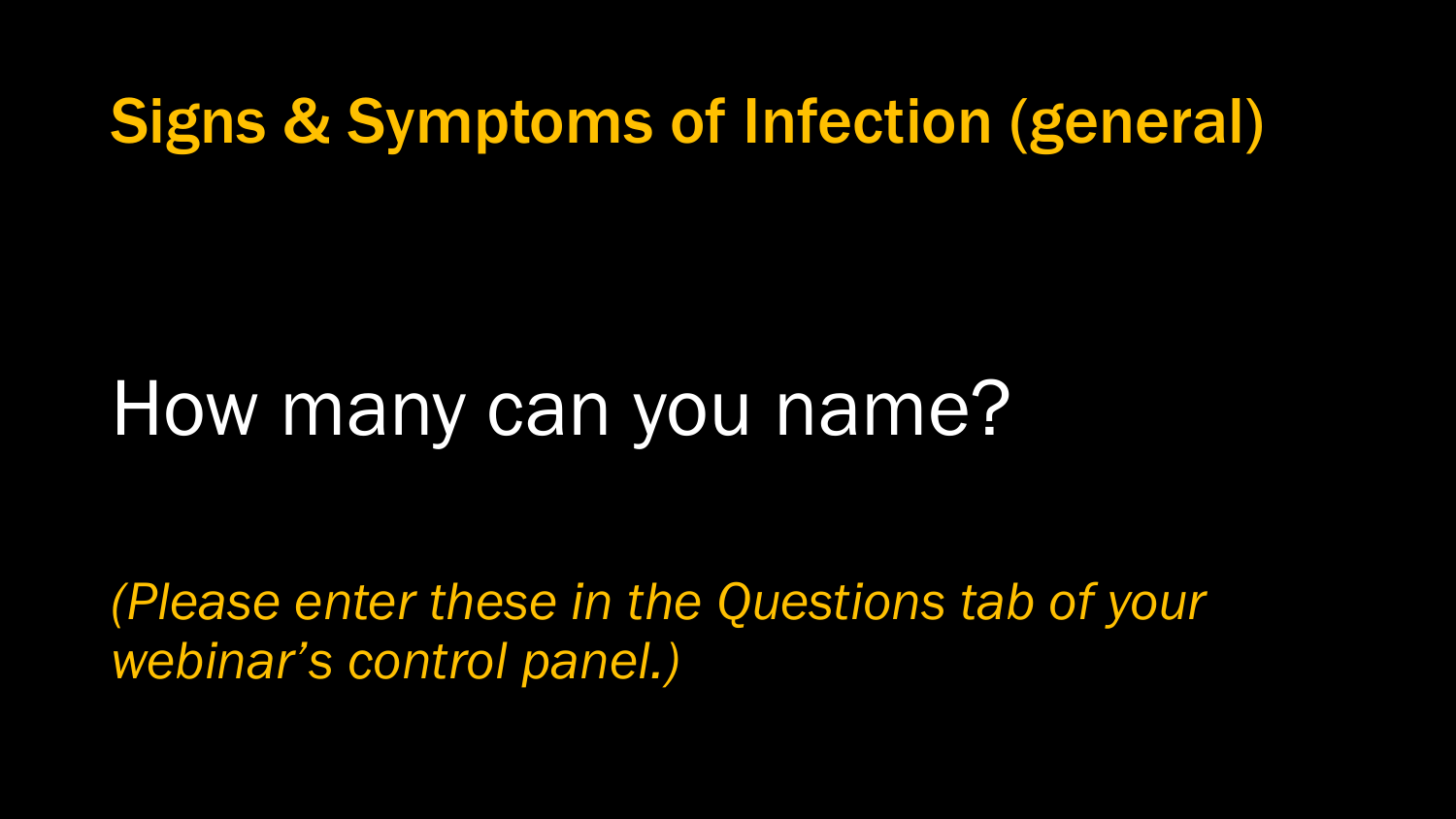#### Presenting S&S of Infection in Older Adults

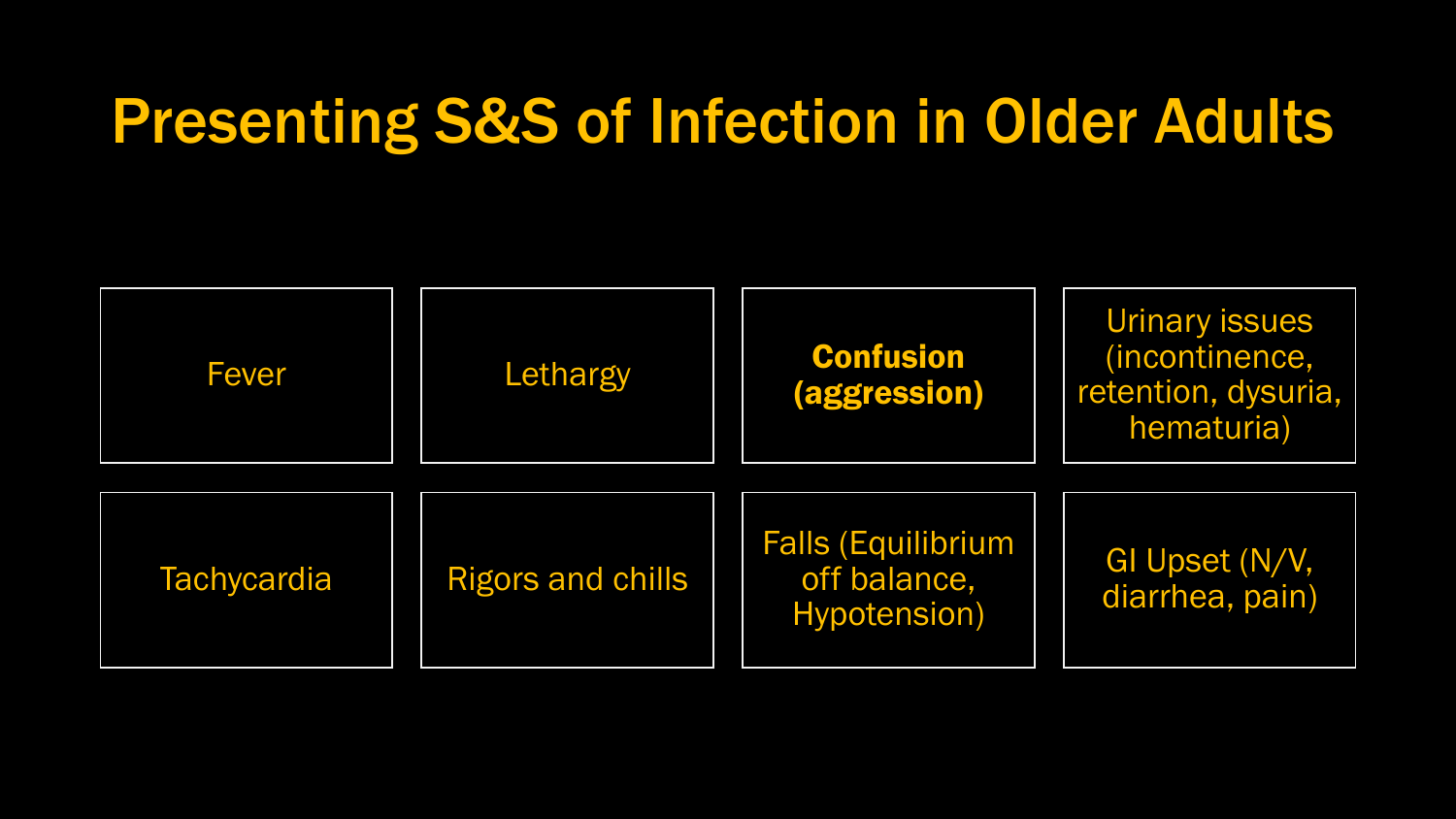# OTHER SIGNS TO LOOK OUT FOR

Pain or discomfort

Restlessness

Lethargy

Decreased mobility

Decreased appetite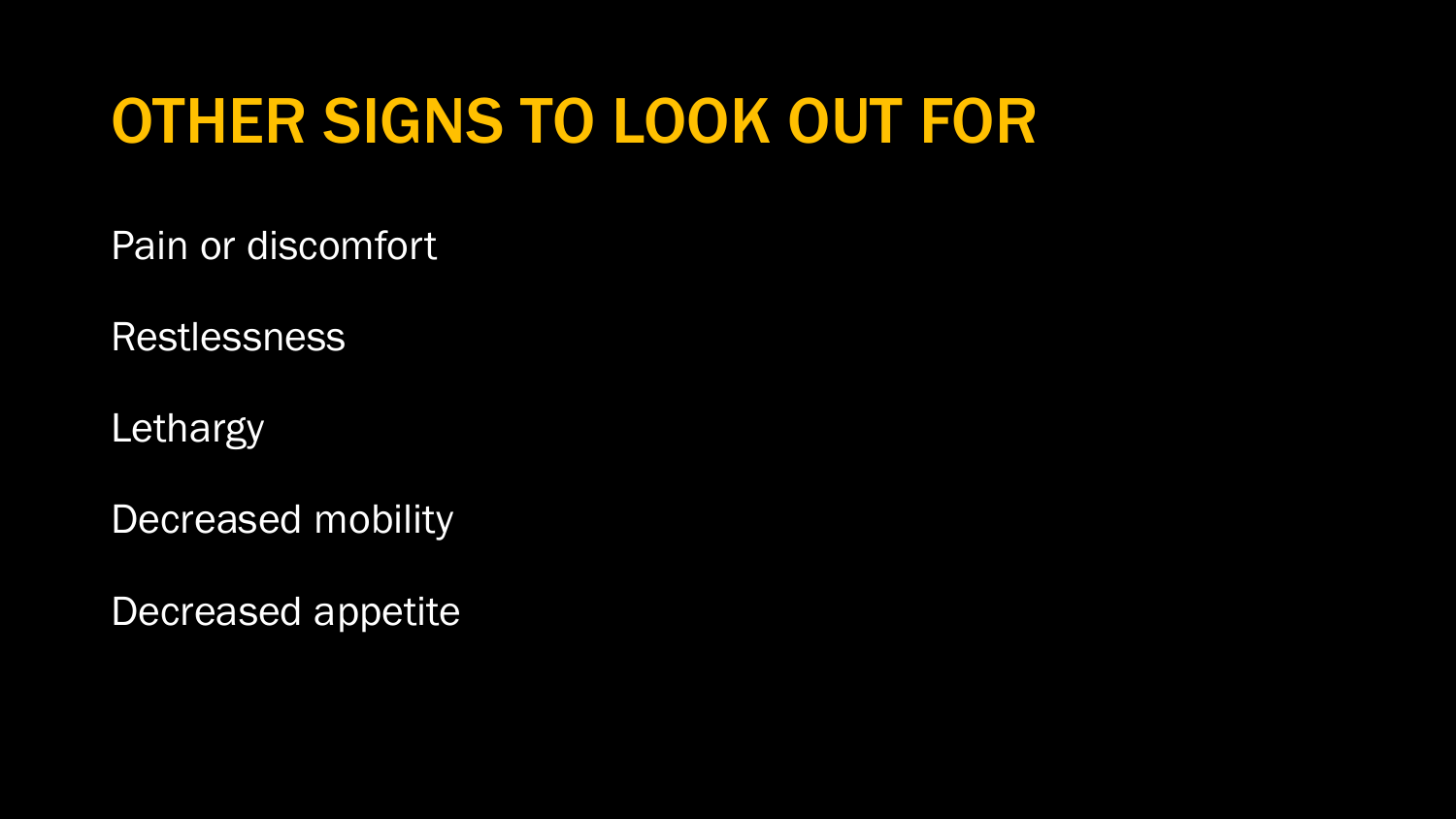#### CONFUSION *(affects 50% older adult w/infection)*

*Terms often used*

#### Acute **Confusional State**

Delirium *(used to describe severe confusion)*

confusion w/hyper/hypoactivity

fluctuating

inattention or altered consciousness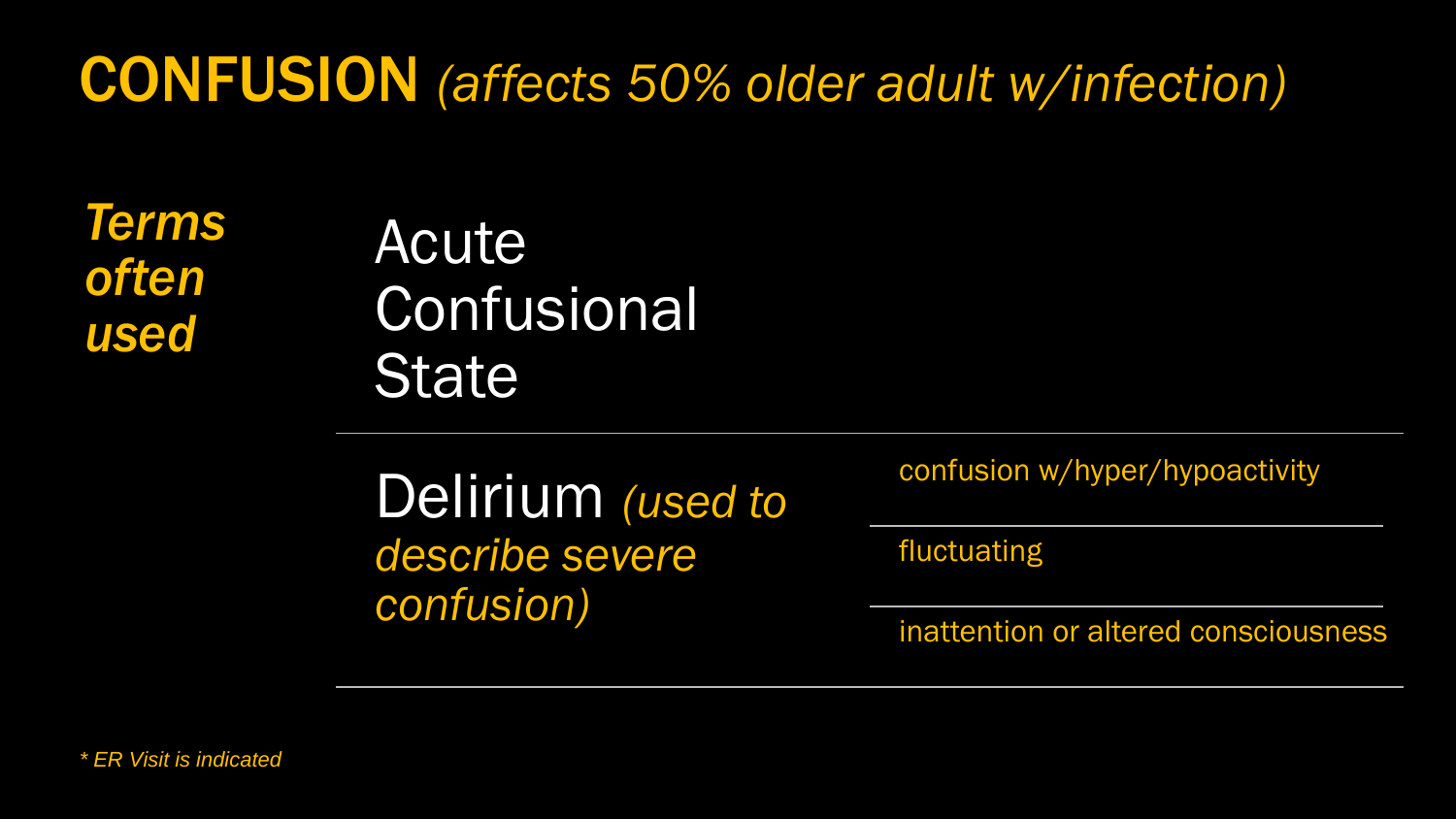# CAUSES OF DELIRIUM

| Acute Coronary Syndrome including myocardial infarction,<br><b>Cardiac</b><br>congestive heart failure, dsyrhythmias [23] |                                                                                                                                                    |  |  |
|---------------------------------------------------------------------------------------------------------------------------|----------------------------------------------------------------------------------------------------------------------------------------------------|--|--|
| <b>Endocrine</b>                                                                                                          | Addison's disease, Cushing's syndrome, Diabetic ketoacidosis,<br>Hyperosmolar hyperglycemic syndrome, Myxedema coma,<br><b>Thyroid Storm</b>       |  |  |
| <b>Environmental</b>                                                                                                      | Heat stroke/exhaustion, hypothermia, High altitude cerebral<br>edema                                                                               |  |  |
| <b>Infectious</b>                                                                                                         | Encephalitis/meningitis, Pneumonia, Sepsis/Septic Shock,<br>Urinary Tract Infection                                                                |  |  |
| <b>Metabolic</b>                                                                                                          | Hypercalcemia, hypo/hyperglycemia, hypo/hypernatremia,<br>Metabolic acidosis                                                                       |  |  |
| <b>Neurologic</b>                                                                                                         | Acute stroke, concussion, Epidural hematoma, Non-convulsive<br>status epilepticus, Post-ictal state, Subarachnoid Hemorrhage,<br>Subdural Hematoma |  |  |
| <b>Respiratory</b>                                                                                                        | Hypercarbia, Hypoxia                                                                                                                               |  |  |
| <b>Toxicological</b>                                                                                                      | Alcohol intoxication/withdrawal, Illicit drug intoxication/<br>overdose/withdrawal, Medication overdose, Polypharmacy                              |  |  |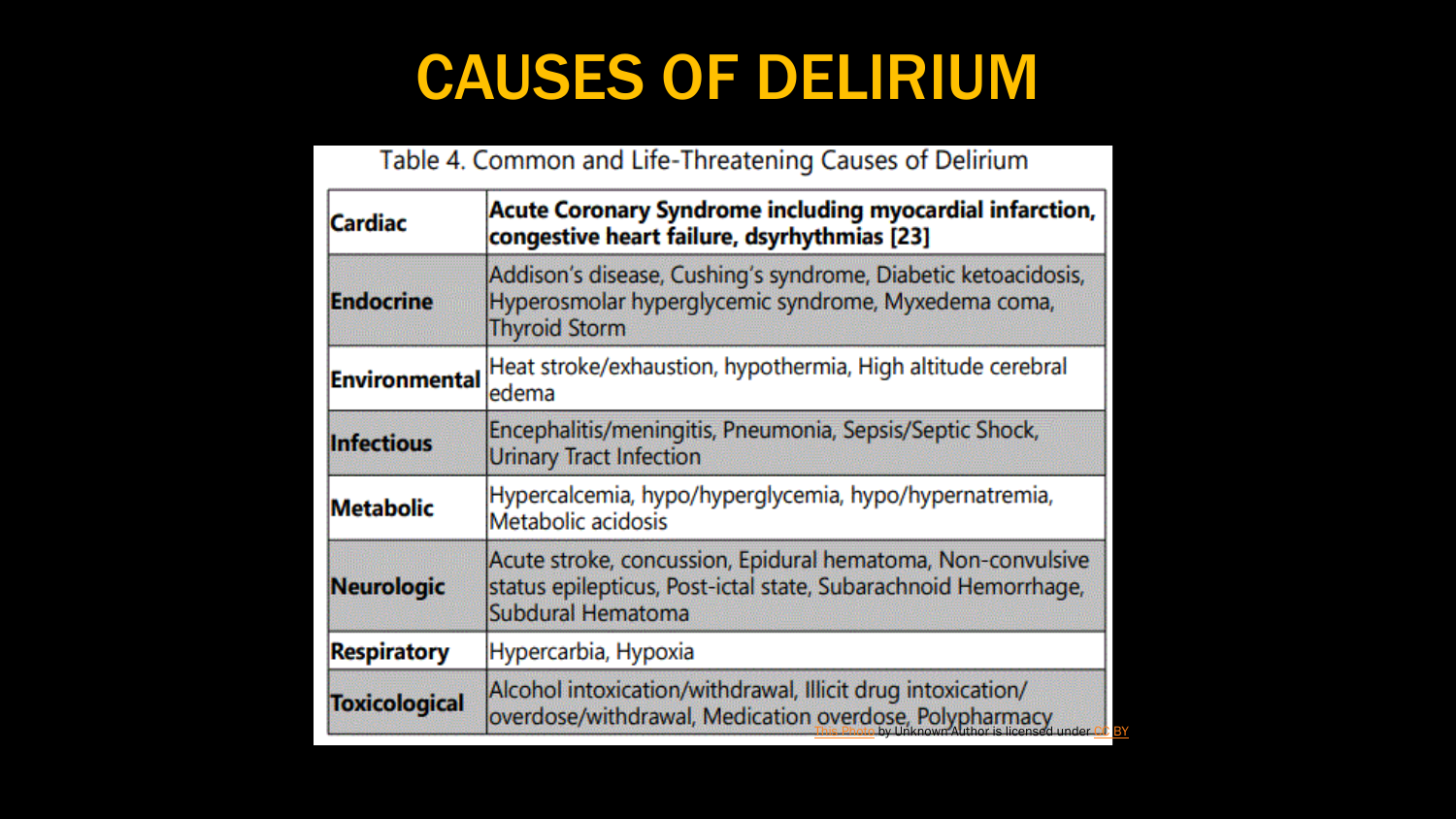# ACRONYM TO REMEMBER CAUSES DELIRIUM

- D Drugs
- E Electrolyte imbalance
- **L** Lack of drugs (withdrawal)
- I linfections (especially urinary and respiratory)
- R Reduced sensory input (environmental changes, visual or hearing)
- I Intracranial problems (bleed, stroke, postictal state)
- U Urinary retention and fecal impaction
- M Myocardia problems (heart attack, heart failure, arrhythmia)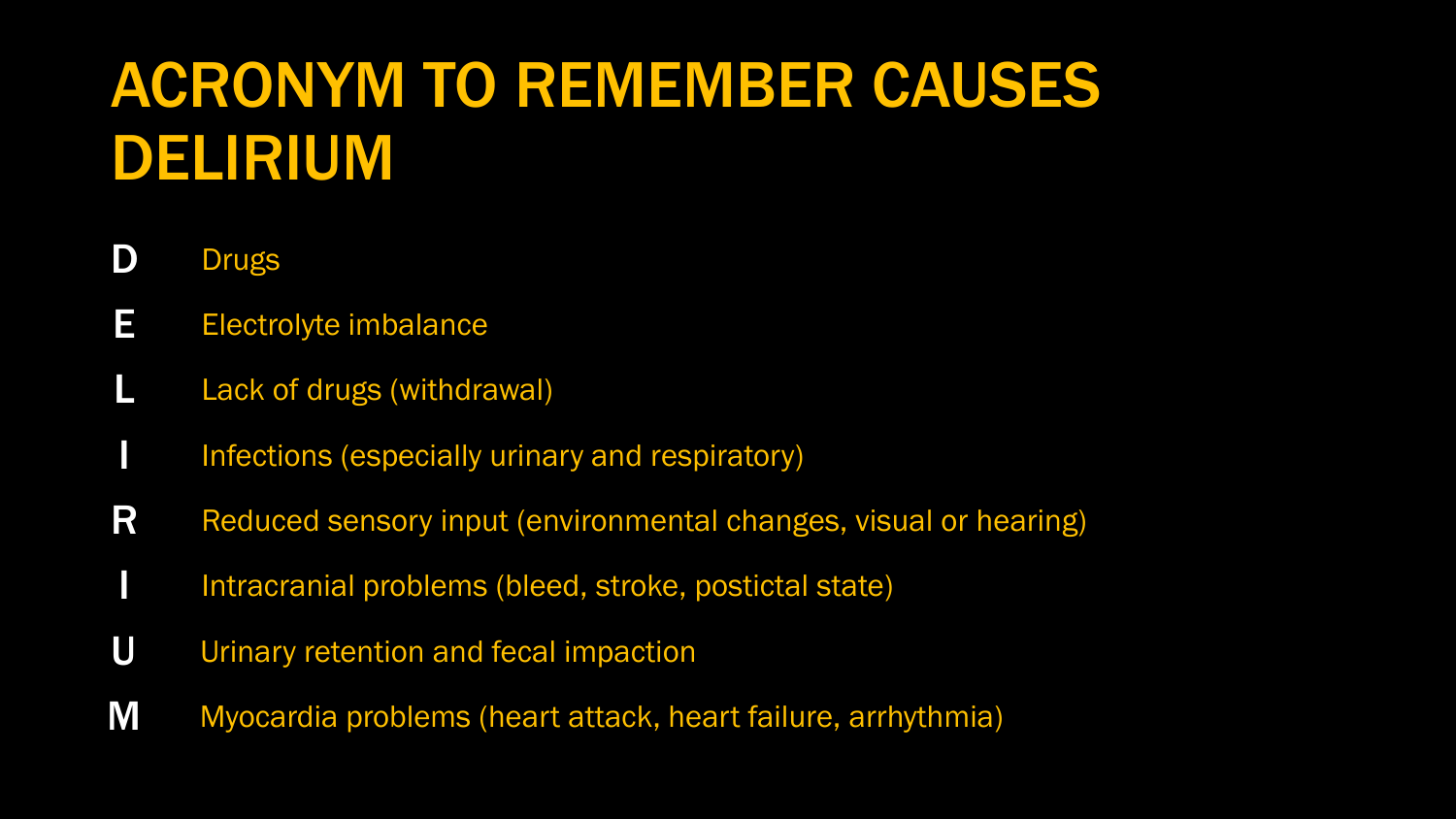# RISK FACTORS FOR INFECTION

Decreased immunity

Poor nutrition & hydration

Limited mobility

Skin loses elasticity

Incontinence of bowel or urine

Poor hygiene

Chronic illnesses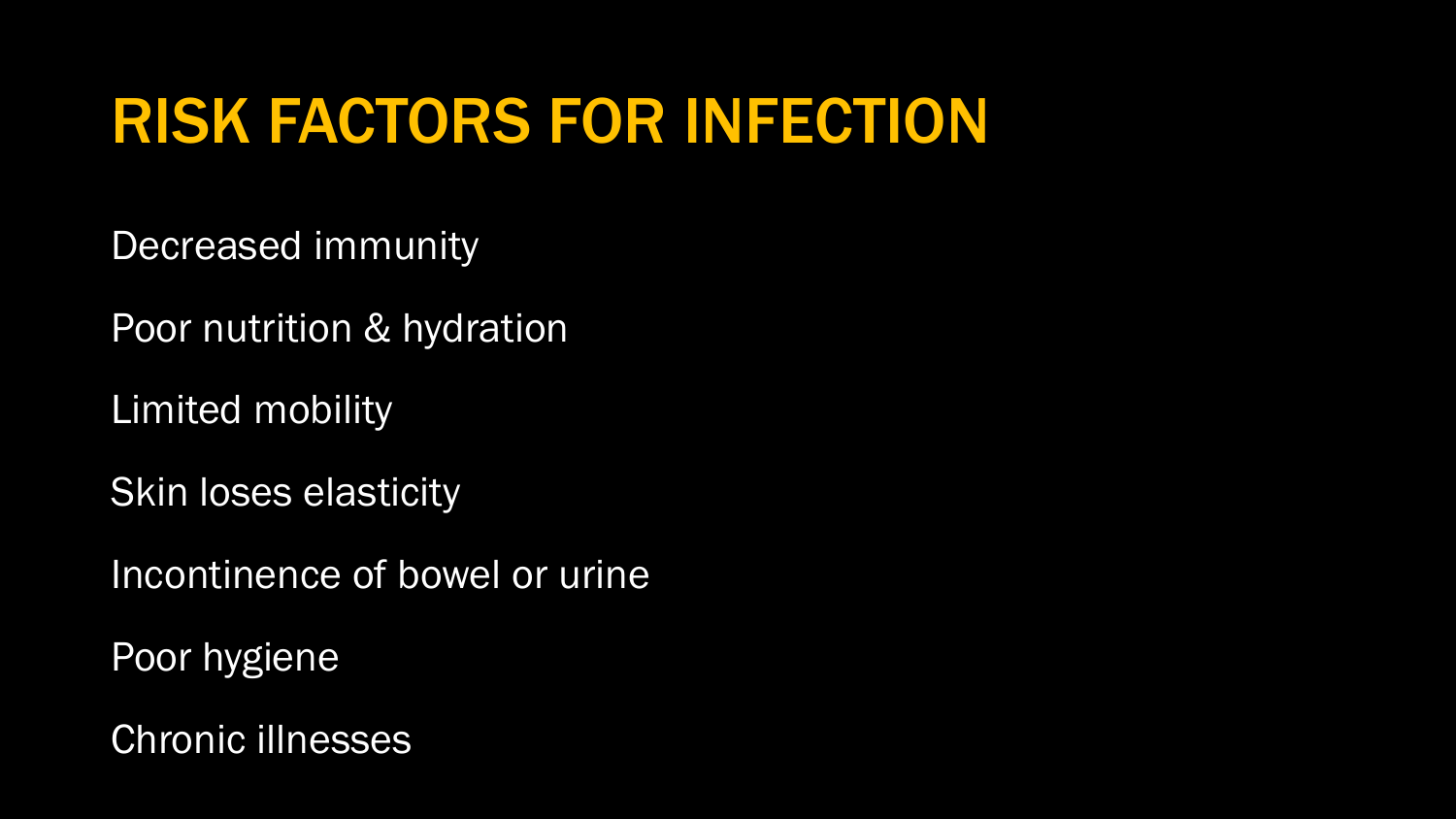### COMMON INFECTIONS IN THIS POPULATION

| <b>Respiratory</b>                                                | <b>Gastrointestinal</b>                                 | <b>Genitourinary</b>                | <b>Skin</b>             | <b>Bloodborne</b>                |
|-------------------------------------------------------------------|---------------------------------------------------------|-------------------------------------|-------------------------|----------------------------------|
| $\bullet$ Flu<br>• Tuberculosis<br>• Pneumonia<br>$\bullet$ COVID | • Norovirus (aka<br>"stomach flu")<br>$\bullet$ C. Diff | • Urinary Tract<br><b>Infection</b> | • Scabies<br>• Shingles | • Hepatitis B&C<br>$\bullet$ HIV |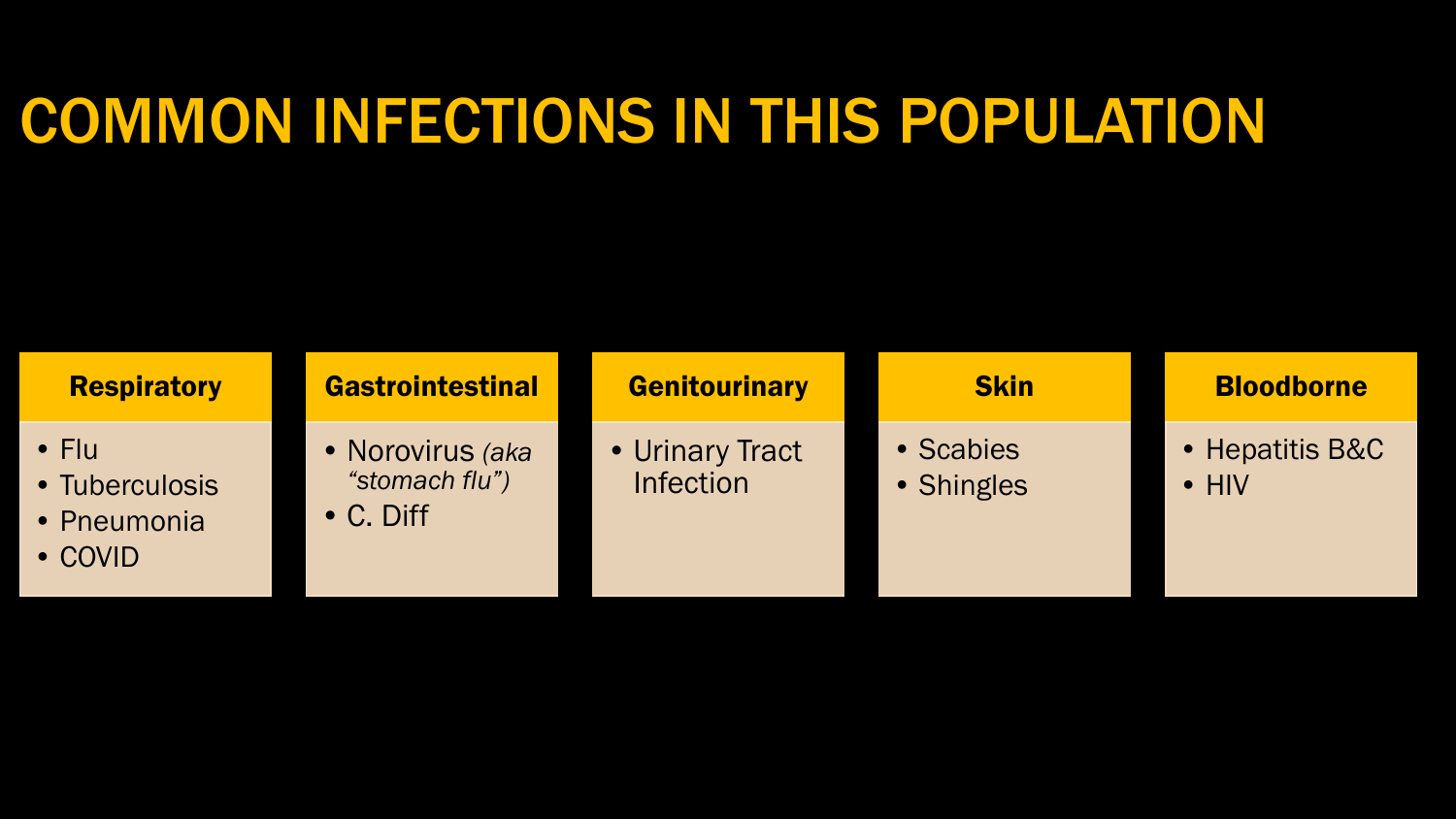# URINARY TRACT INFECTIONS (UTI)

#### Signs & Symptoms

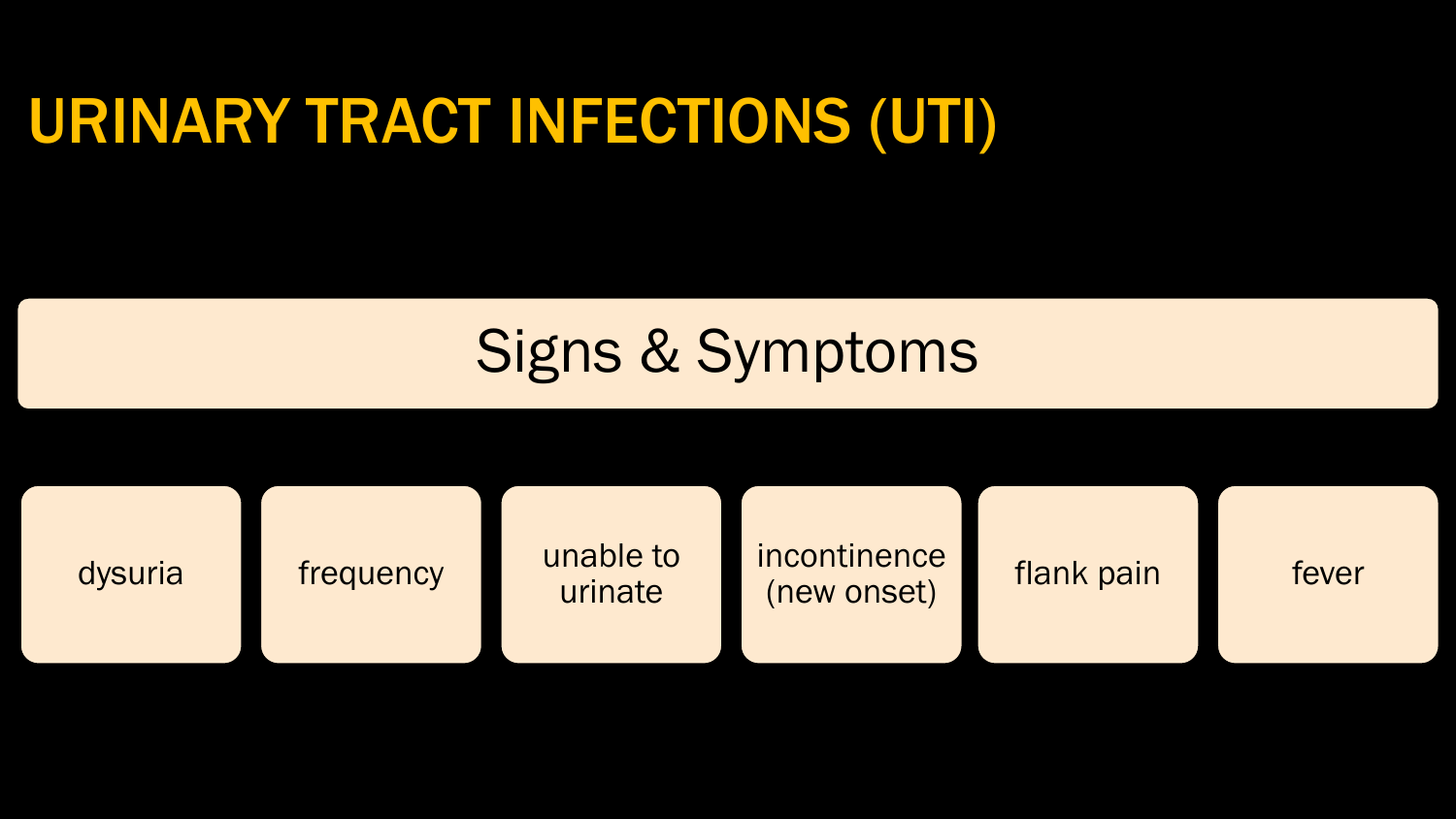# RETENTION vs. INCONTINENCE

Are they complete opposite or one and the same?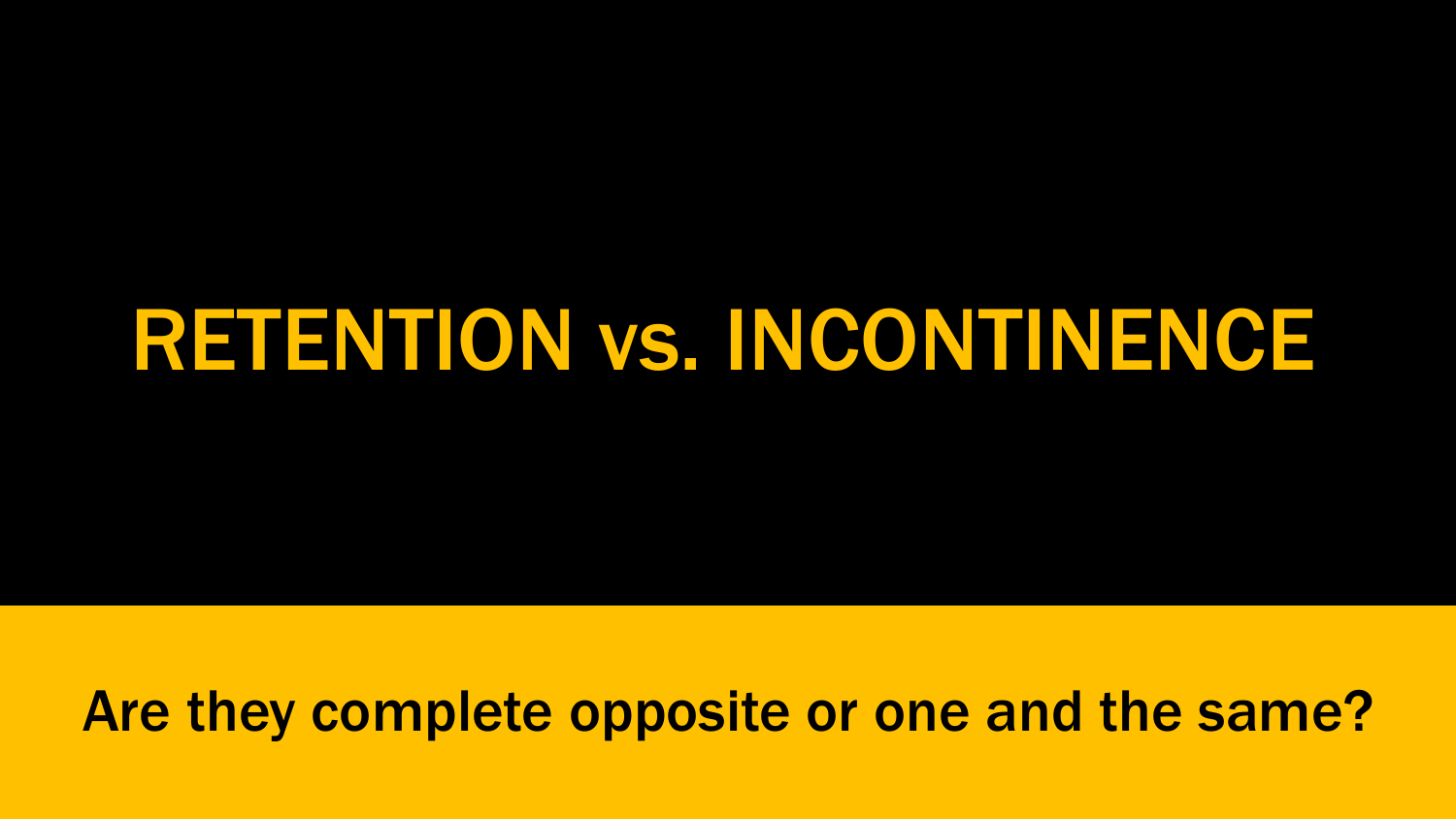# INCONTINENCE

# Definition

#### Inability to hold urine

#### **Types**

- •urge
- •stress
- overflow
- •functional or mixed

#### **Treatment**

- •Medication
- •timed voided
- •cause
- •surgical
- •nothing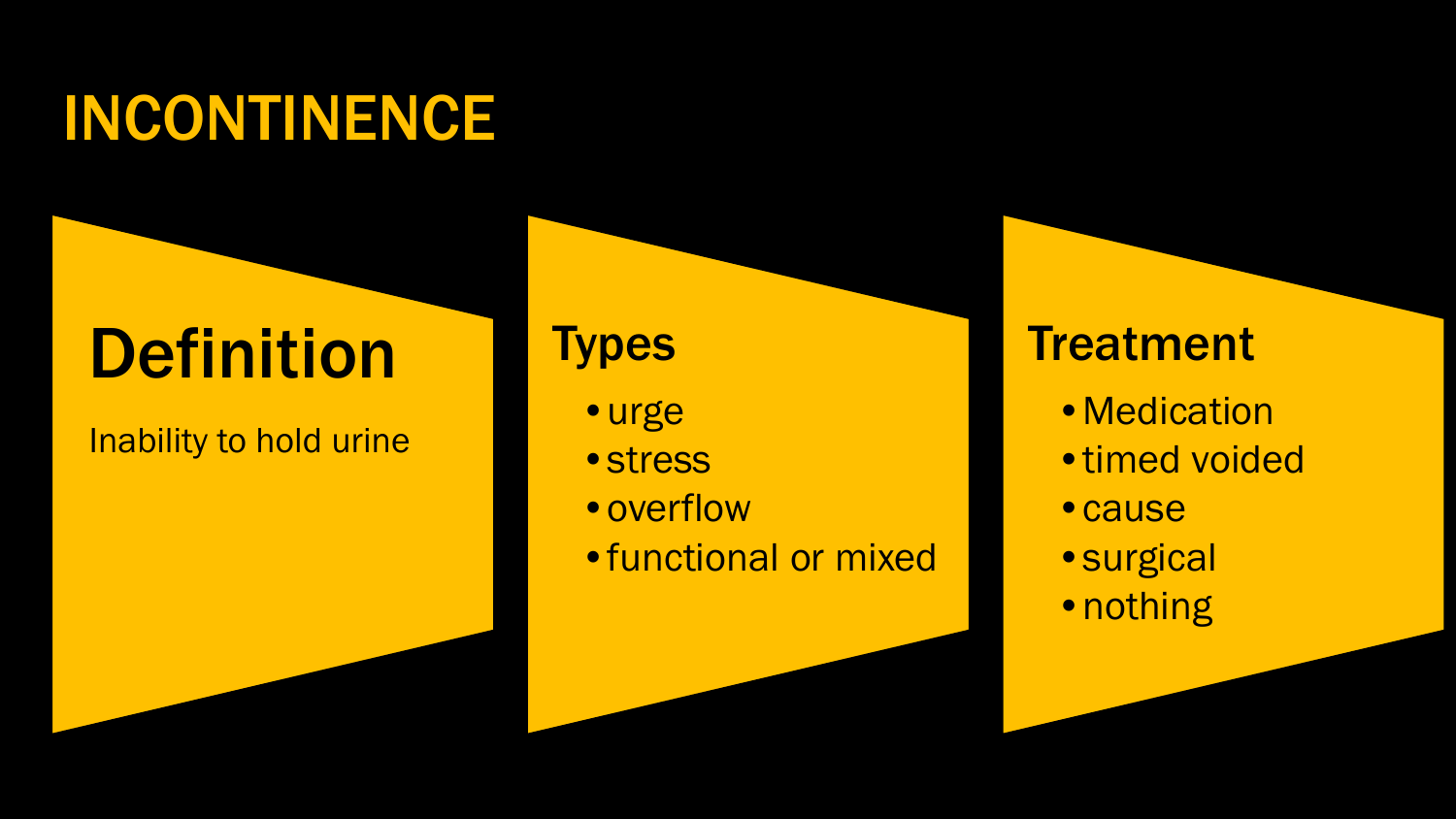#### RETENTION

#### **Definition**

#### Inability to empty bladder

**Causes** NGB **Infection** 

Obstruction (prostate, stones, stricture)

**Treatment** 

catheter (indwelling or straight),

treat cause (medication or surgery)

\*CATHETER IS NOT TREATMENT FOR INCONTINENCE

*-There are exceptions to this rule*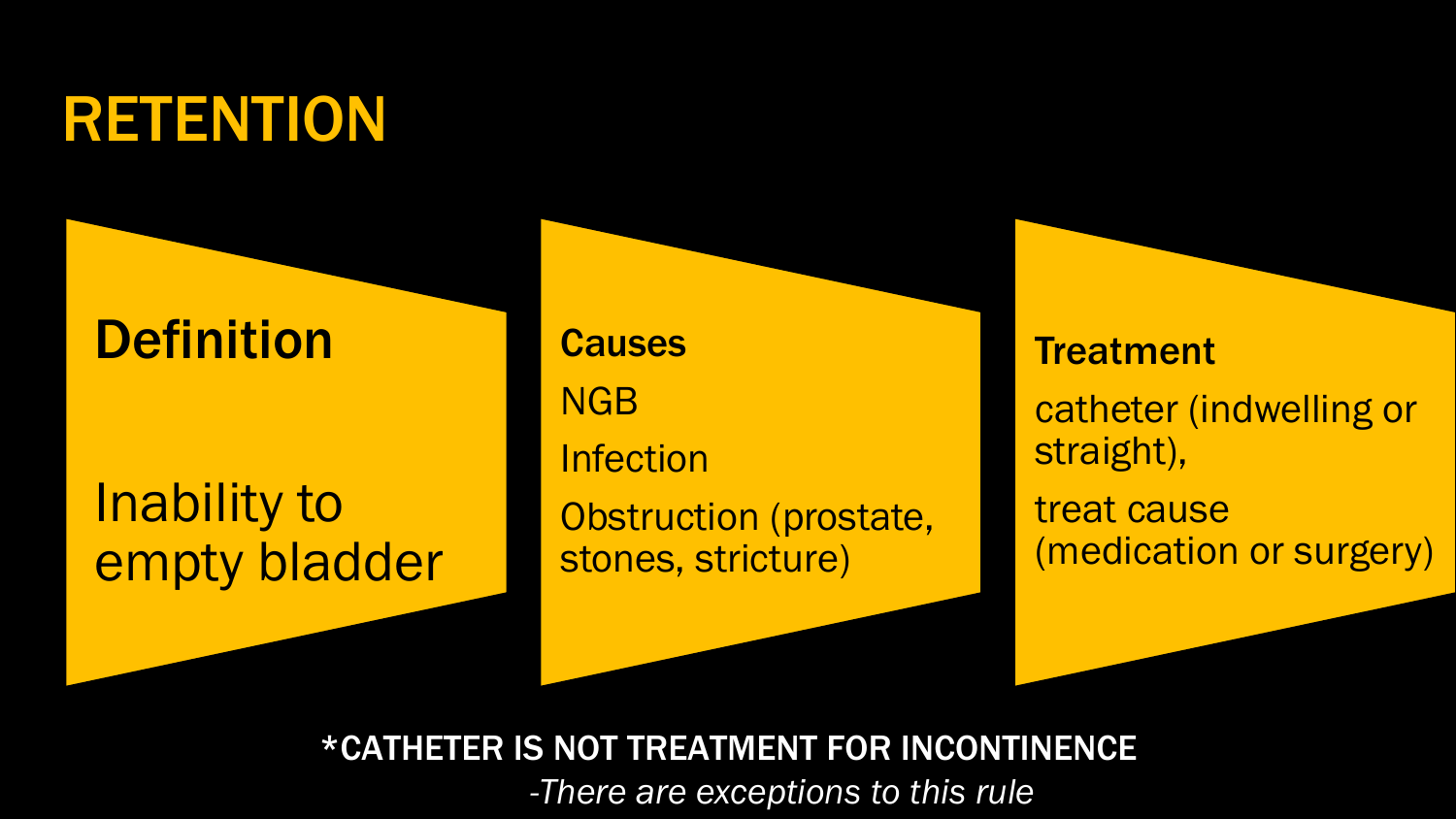#### GOING BACK TO THE BASICS

#### Standard Precautions

Assume that all blood, bodily secretions, broken skin and mucous membranes are infections.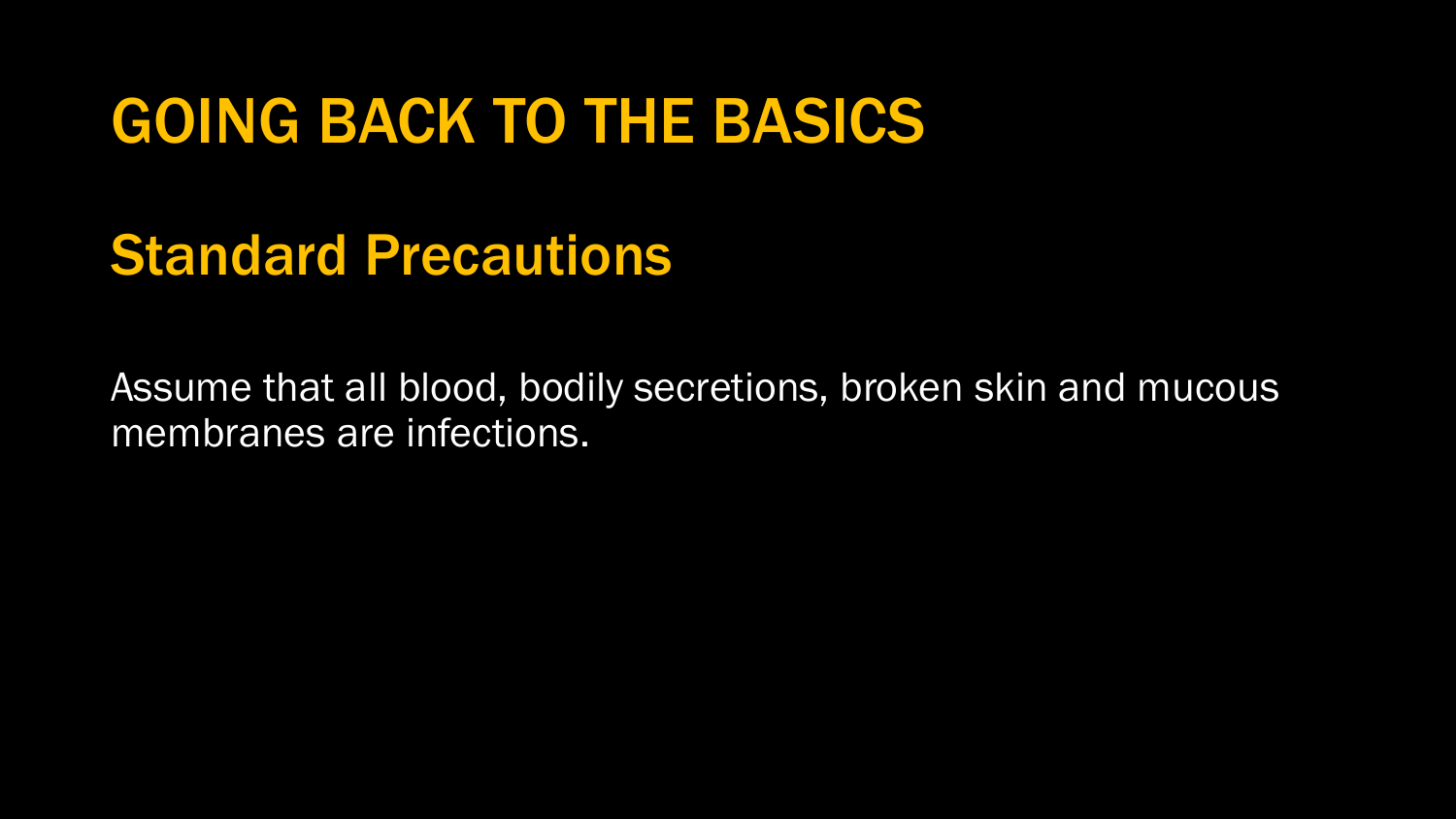# TRANSMISSION OF INFECTION

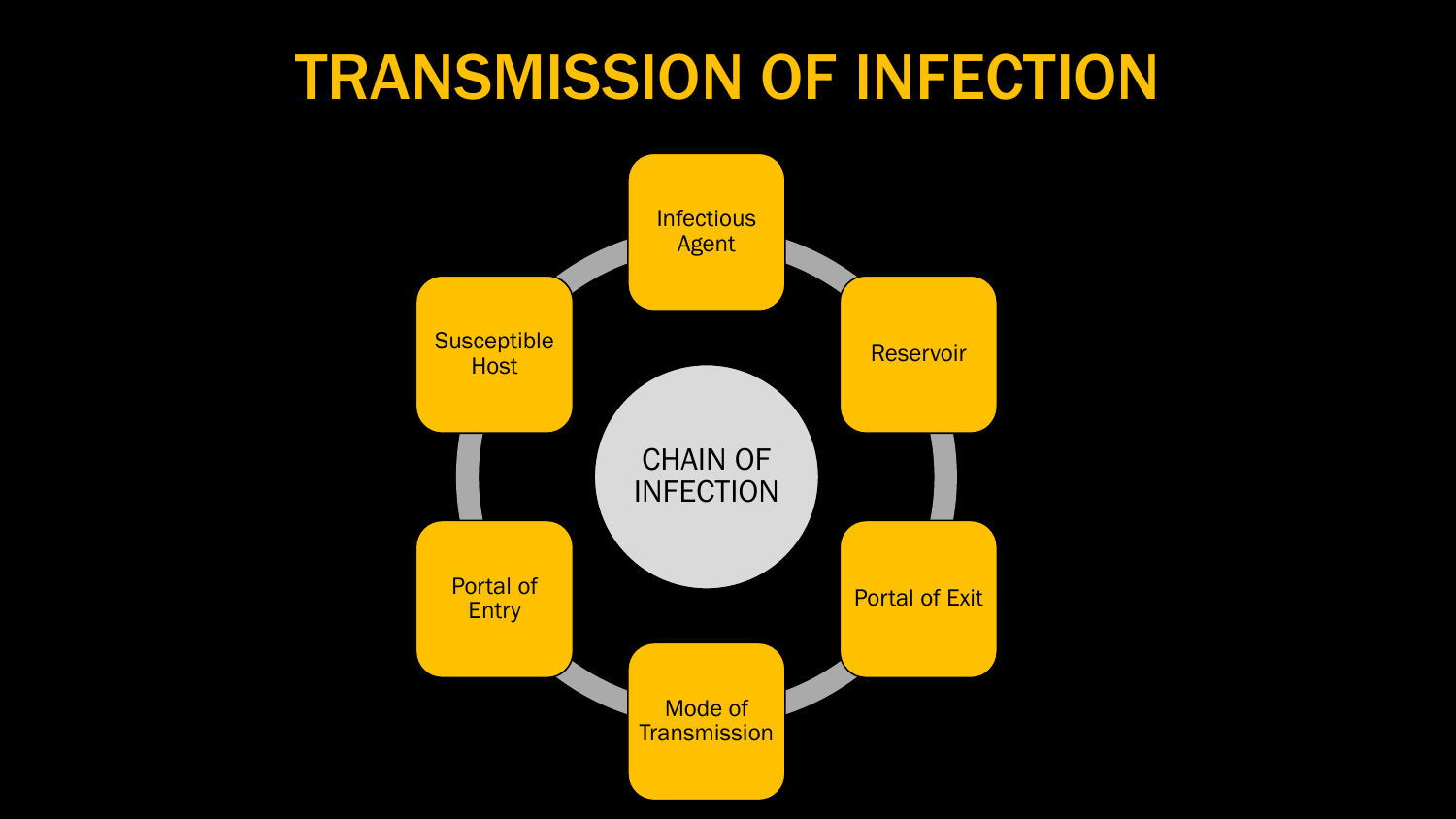### STRATEGIES TO FOLLOW THESE PRECAUTIONS

| <b>Proper Hand</b><br><b>Hygiene</b> | Personal<br>Protective<br>Equipment (PPE) |  |                                         | Environmental<br>Sanitation |
|--------------------------------------|-------------------------------------------|--|-----------------------------------------|-----------------------------|
|                                      | <b>Respiratory</b><br><b>Precautions</b>  |  | <b>Placement of</b><br><b>Residents</b> |                             |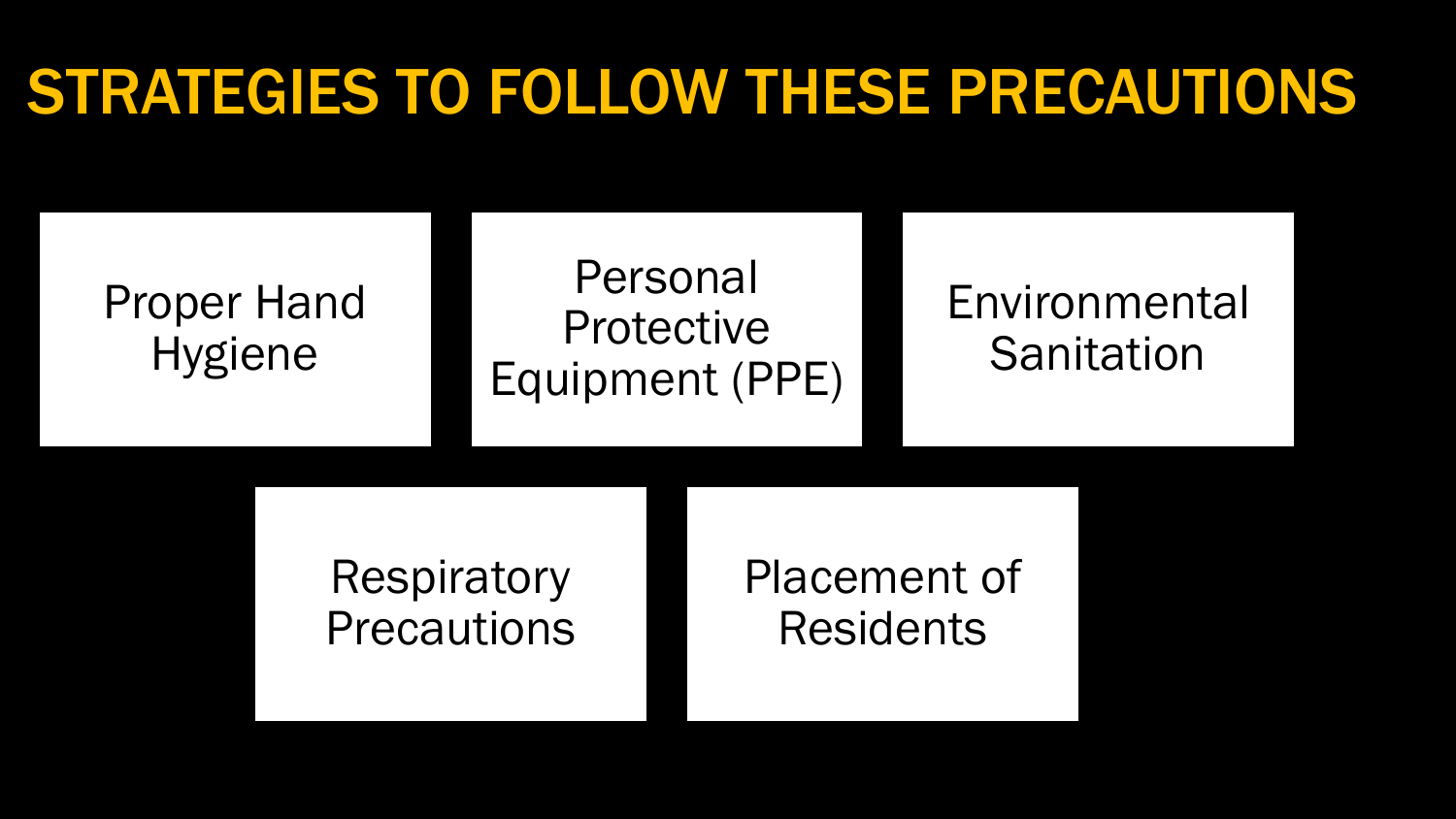#### HAND HYGIENE

Keep nails short and clean

Avoid jewelry (rings, watches, bracelets)

Wash hands often with soap and water

When using sanitizer (>60%) make sure it's dry prior to performing tasks

Before and After Contact with Residents

Between Residents

Before and After Handling Food

Handling linens or waste (trash or anything with bodily fluids)

Using the bathroom

Blowing nose, rubbing eyes, sneezing or **coughing**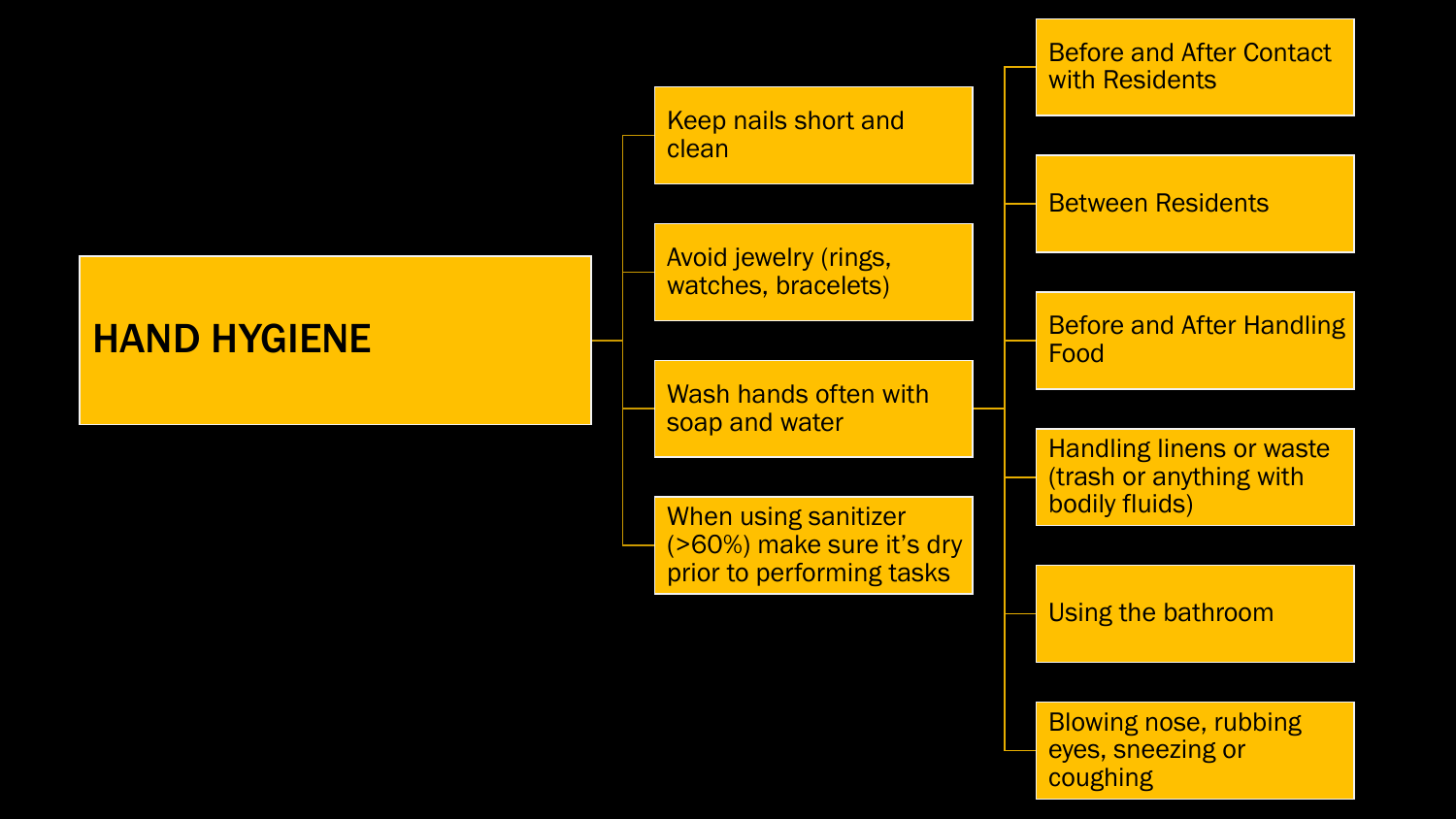# Proper Hand Washing Video

https://youtu.be/BaHTZdJWYVw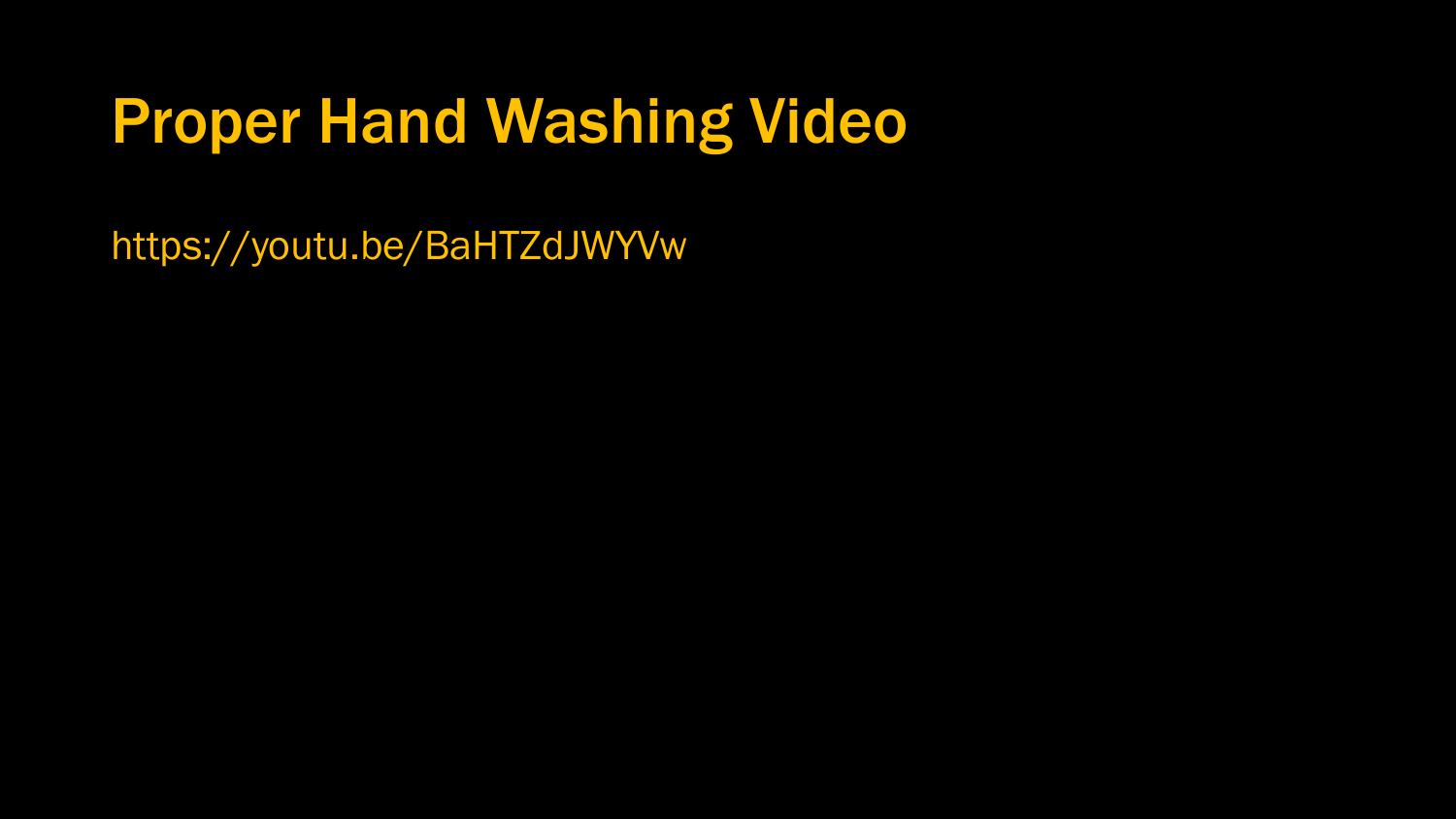#### PERSONAL PROTECTIVE **EQUIPMENT**

| <b>Masks</b>                                                              |  |
|---------------------------------------------------------------------------|--|
| <b>Gloves</b>                                                             |  |
| <b>Gowns</b>                                                              |  |
| <b>Eye Protection</b>                                                     |  |
| · - Goggles<br><b>• - Face Shield</b>                                     |  |
| <b>Resuscitation Devices</b>                                              |  |
| • - Mouthpiece<br><b>.</b> - Resuscitation bag<br>• - Ventilation devices |  |
| <b>Hand Sanitizer</b>                                                     |  |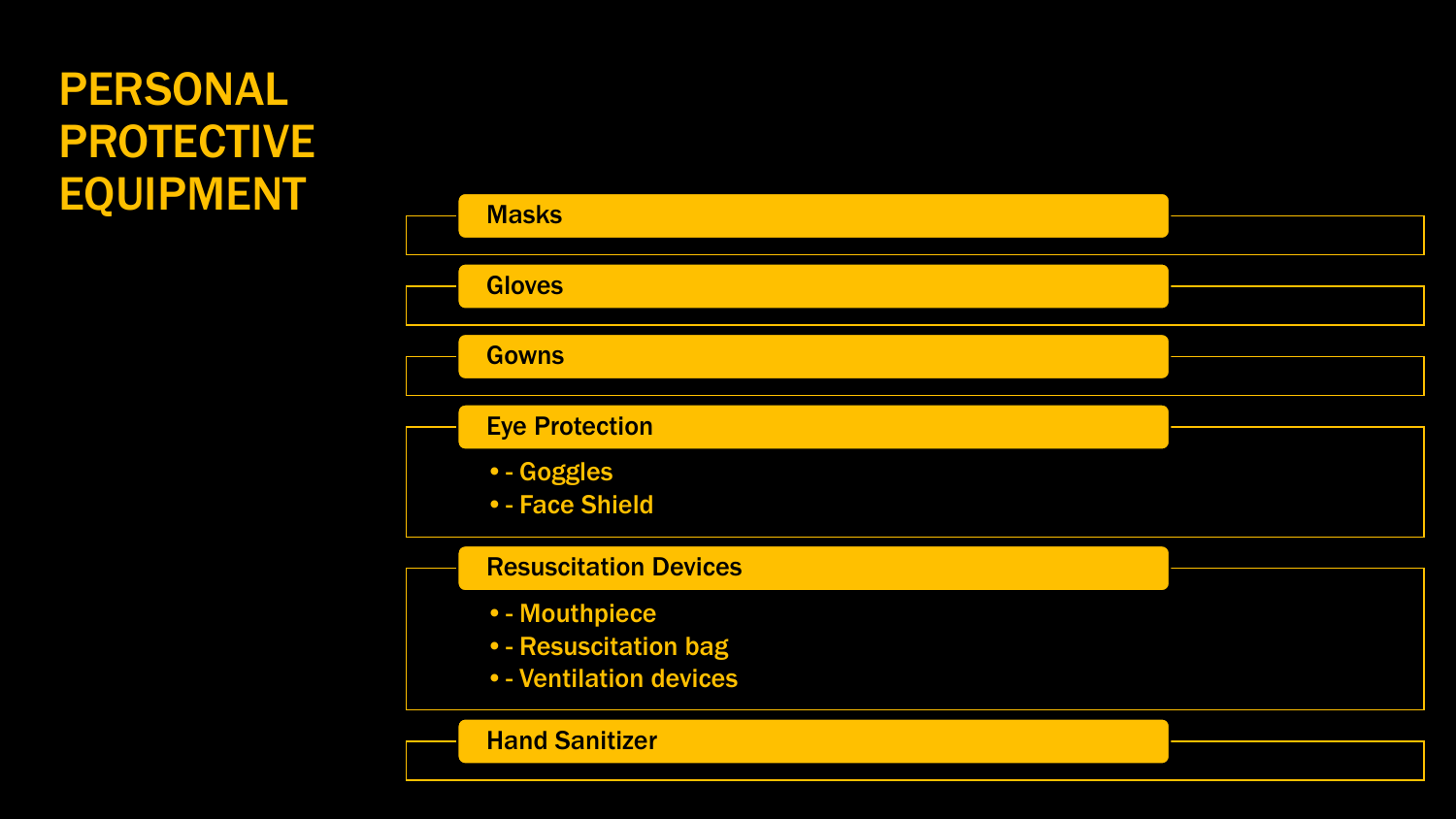#### PROPER REMOVAL OF PPE

https://youtu.be/PQxOc13DxvQ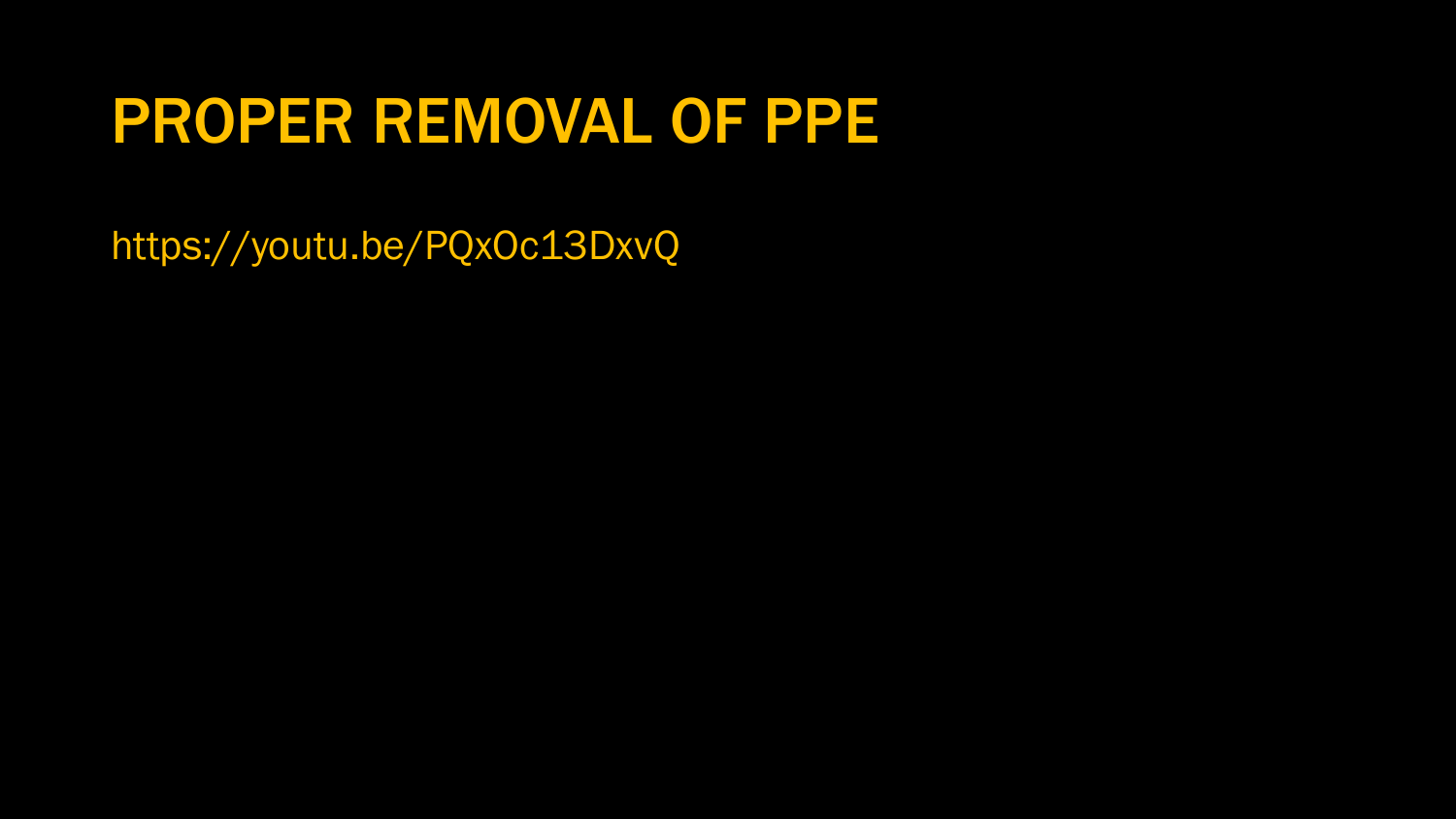#### SAFE INJECTION PRACTICES

#### Prevent transmission of infection & needle stick injuries

- Clean the site
- Clean the vial
- Always use new syringes
- Multi-dose vials or glucometers shouldn't be shared
	- Follow manufacturer's recommendation for storage
- Proper disposal of sharps
	- Anything with a potential to cause a break in the skin
- Change sharps containers when  $\frac{1}{2}$   $\frac{3}{4}$  full
- Never recap, break or bend needles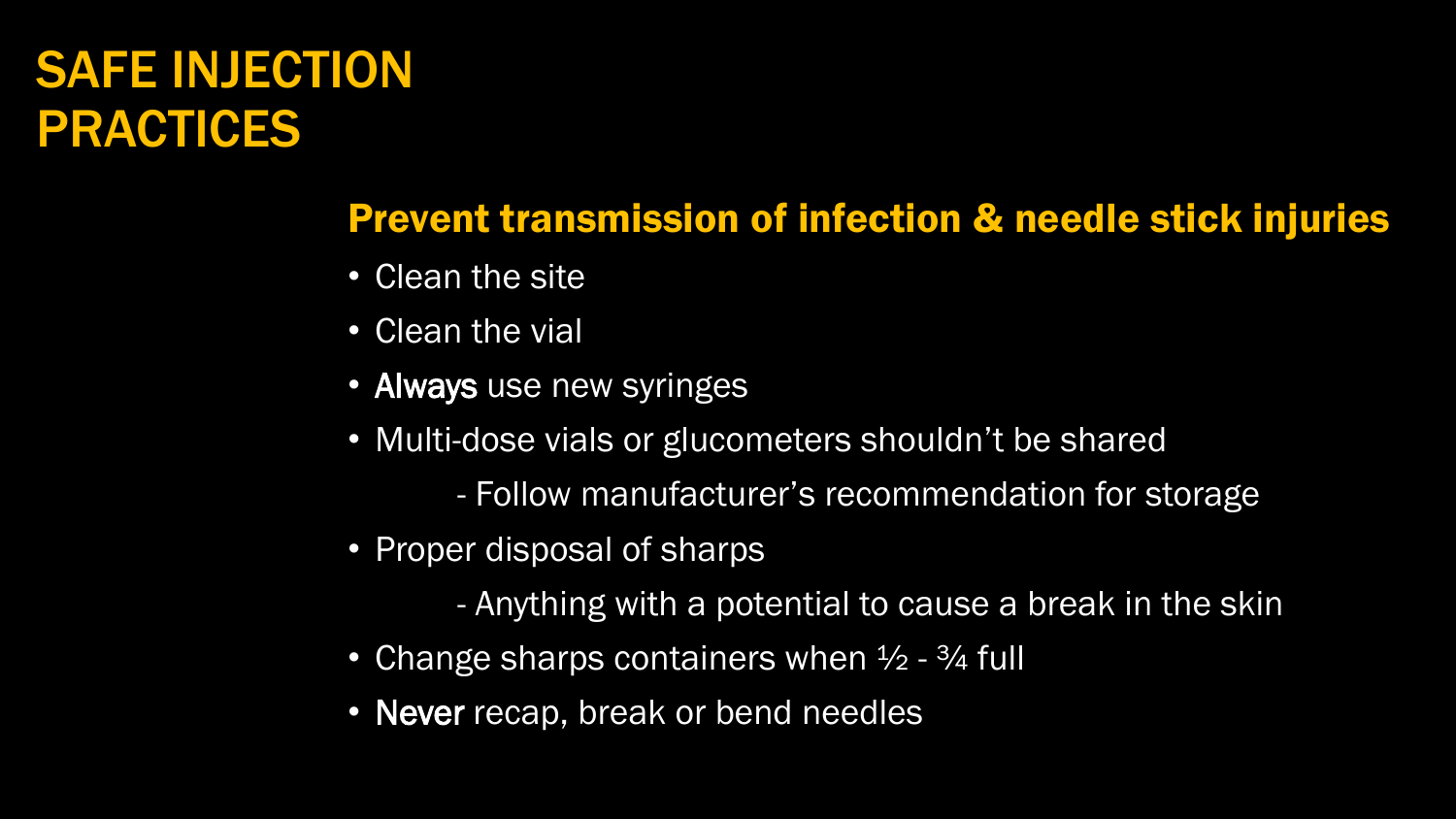#### ENVIRONMENTAL SANITATION

- Follow state guidelines
- Proper & prompt handling of linens and medical waste
- Disinfecting high-touch surfaces in public areas i.e. countertops, doorknobs, entrances and lobbies, tables, elevator buttons, light switches, hand sanitizer dispensers, faucets, handrails, and sinks.
- Single use equipment preferred
- Multi-use equipment i.e. stethoscopes and blood pressure cuffs must be disinfected between each use
- Hire additional environmental service staff (Cleaning schedule)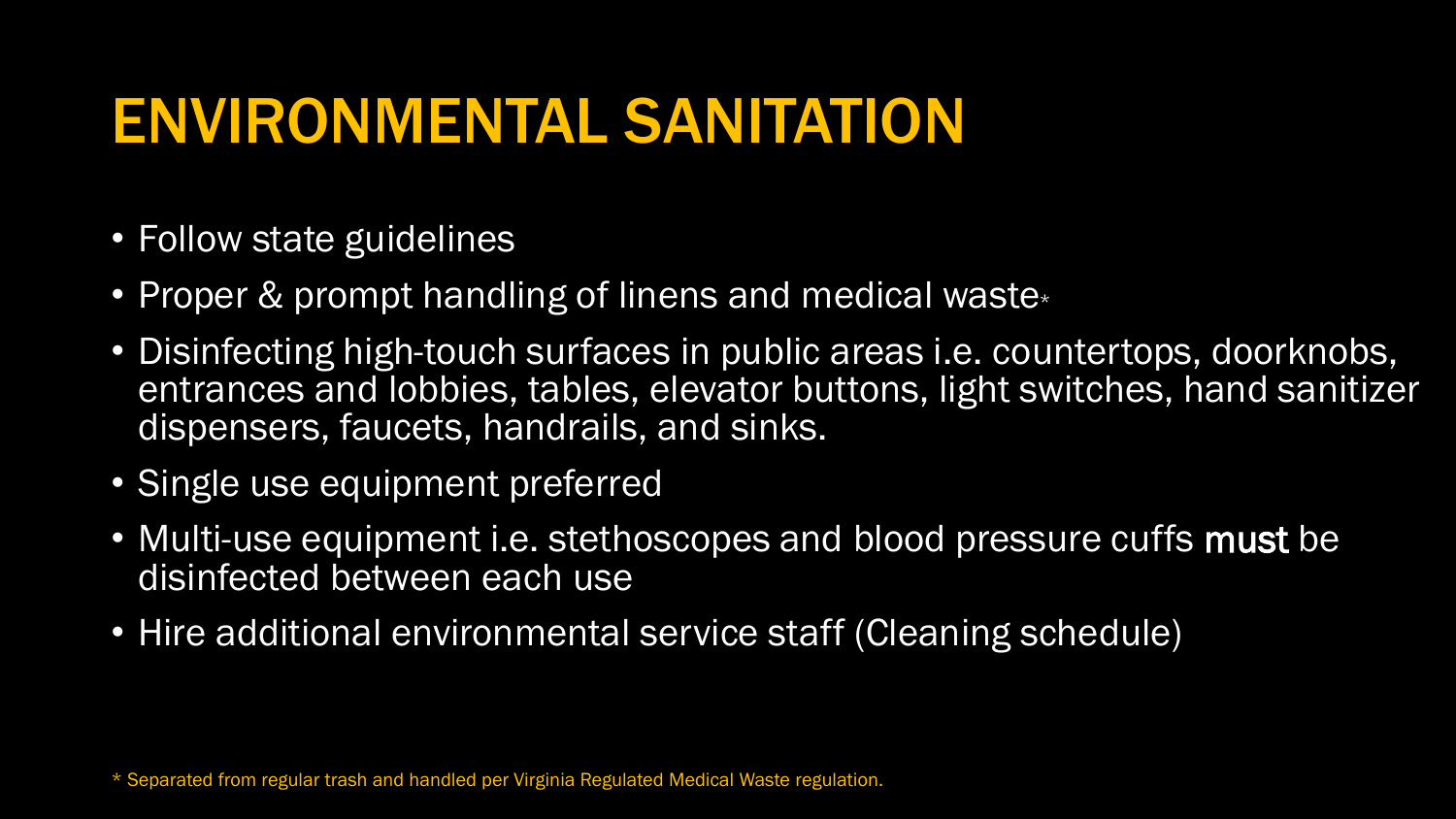#### **CORONAVIRUS DISEASE 2019**  $(COVID-19)$

#### Your cloth face covering protects them. Their cloth face covering protects you.

#### RESPIRATORY PRECAUTIONS



cdc.gov/coronavirus

CS316363-A April 10, 2020 12:58 PM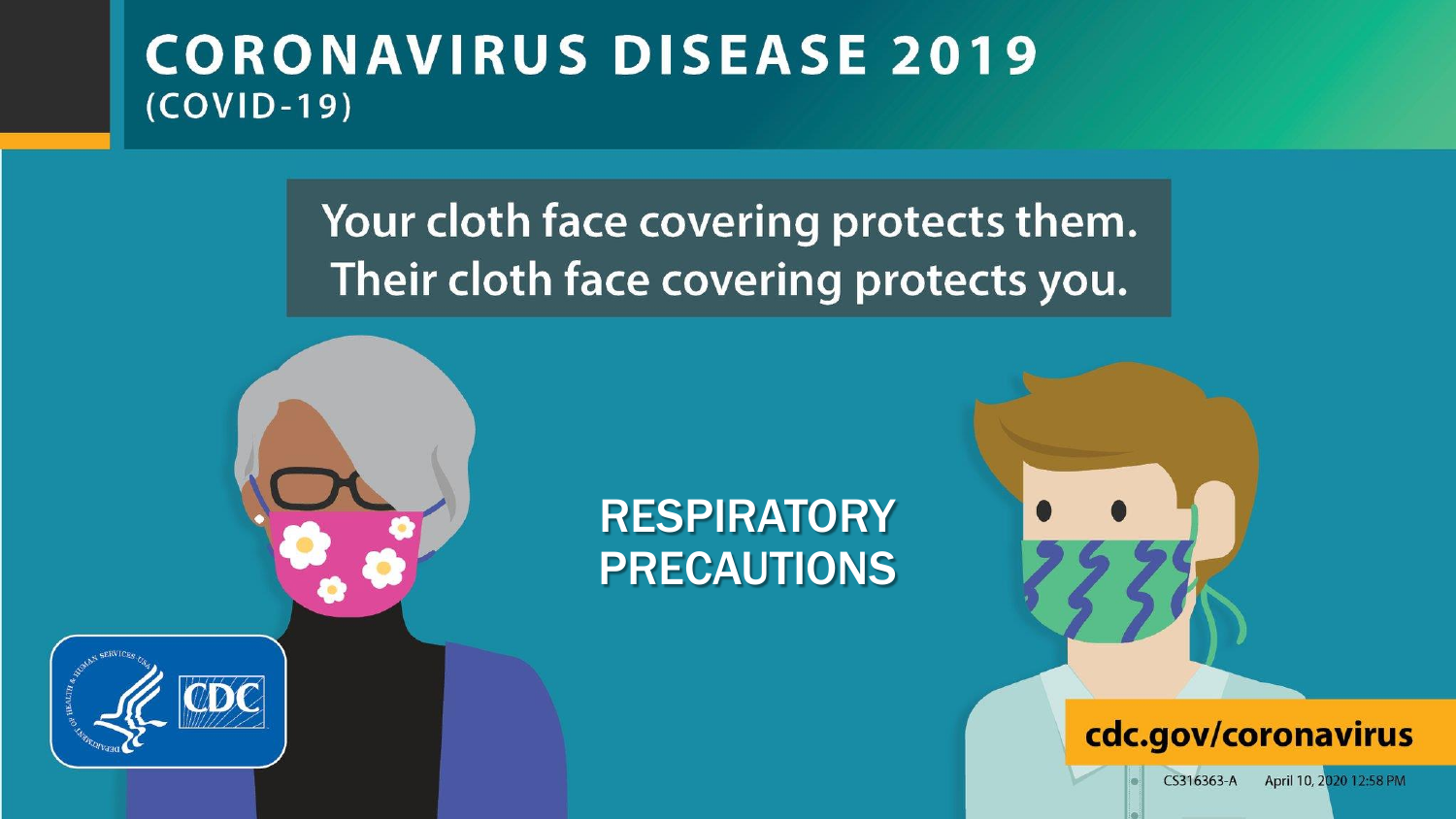# DO'S & DONT'S TO WEARING A MASK

#### **Facemask Do's and Don'ts**

For Healthcare Personnel

#### When putting on a facemask

Clean your hands and put on your facemask so it fully covers your mouth and nose.





DO secure the elastic bands around your ears.

DO secure the ties at the middle of your head and the base of your head.

#### When wearing a facemask, don't do the following:





hang down, DON'T cross

the straps.









DON'T touch or adjust your facemask without cleaning

your hands before and after.

DON'T wear your facemask on your head

**DON'T** wear your facemask around your neck.

**DON'T** wear your facemask around your arm.

**When removing a facemask** 

#### Clean your hands and remove your facemask touching only the straps or ties.





DO leave the patient care area, then clean your hands with alcohol-based hand sanitizer or soap and water. DO remove your facemask touching ONLY the straps or ties, throw it away<sup>\*</sup>, and clean your hands again.

Additional information is available about how to safely put on and remove personal protective equipment, including facemasks: https://www.cdc.gov/coronavirus/2019-ncov/hcp/using-ppe.html.

cdc.gov/coronavirus



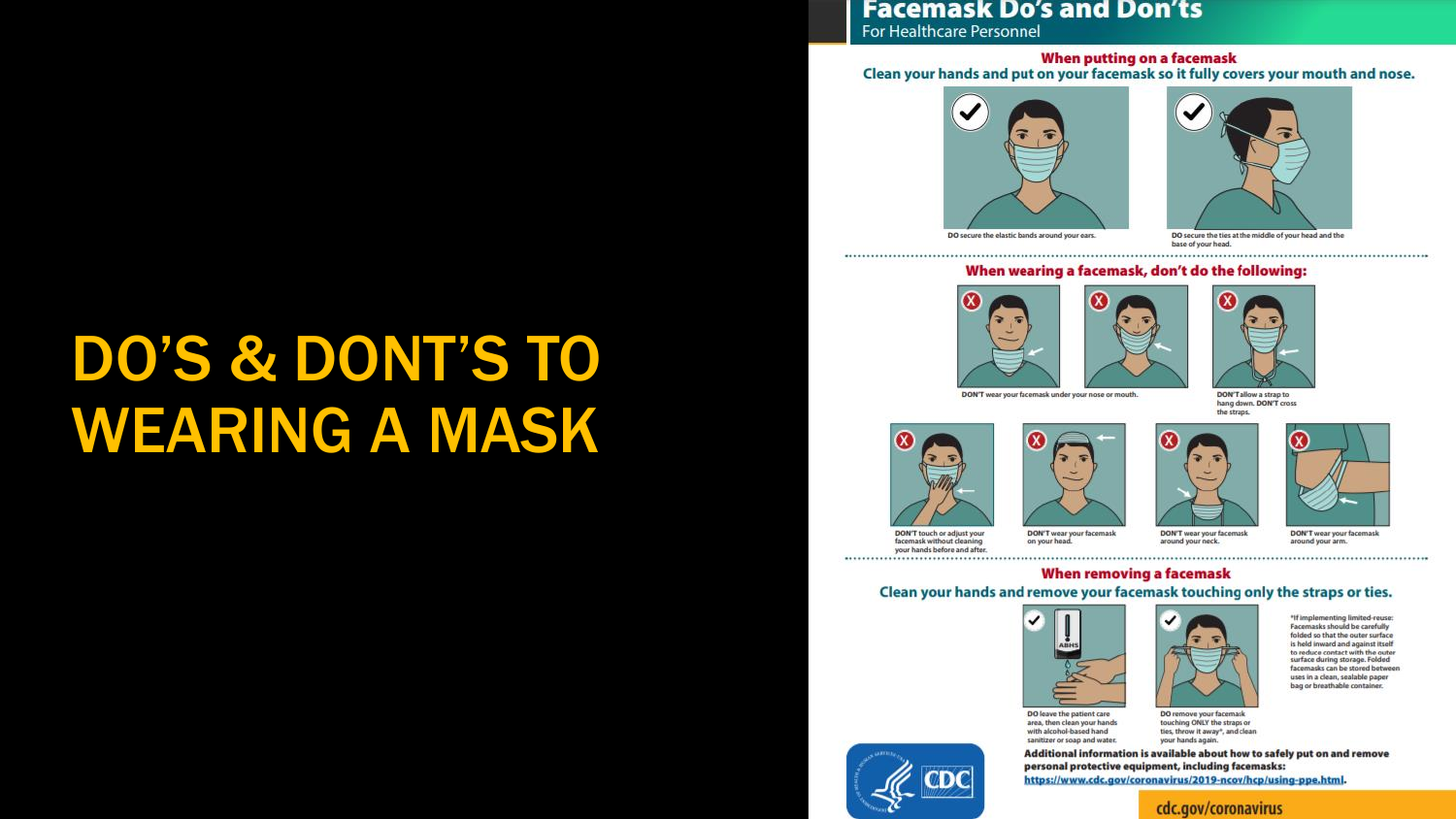# RESPIRATORY PRECAUTIONS CONTINUED

#### Face masks: prevent spread of respiratory secretions when

- Talking, sneezing, or coughing.
- Should not be used by:
	- 1. Anyone with trouble breathing
	- 2. Anyone who is unconscious or incapacitated
	- 3. Anyone unable to remove the mask without assistance

Respirator: reduce the wearer's risk of inhaling hazardous airborne particles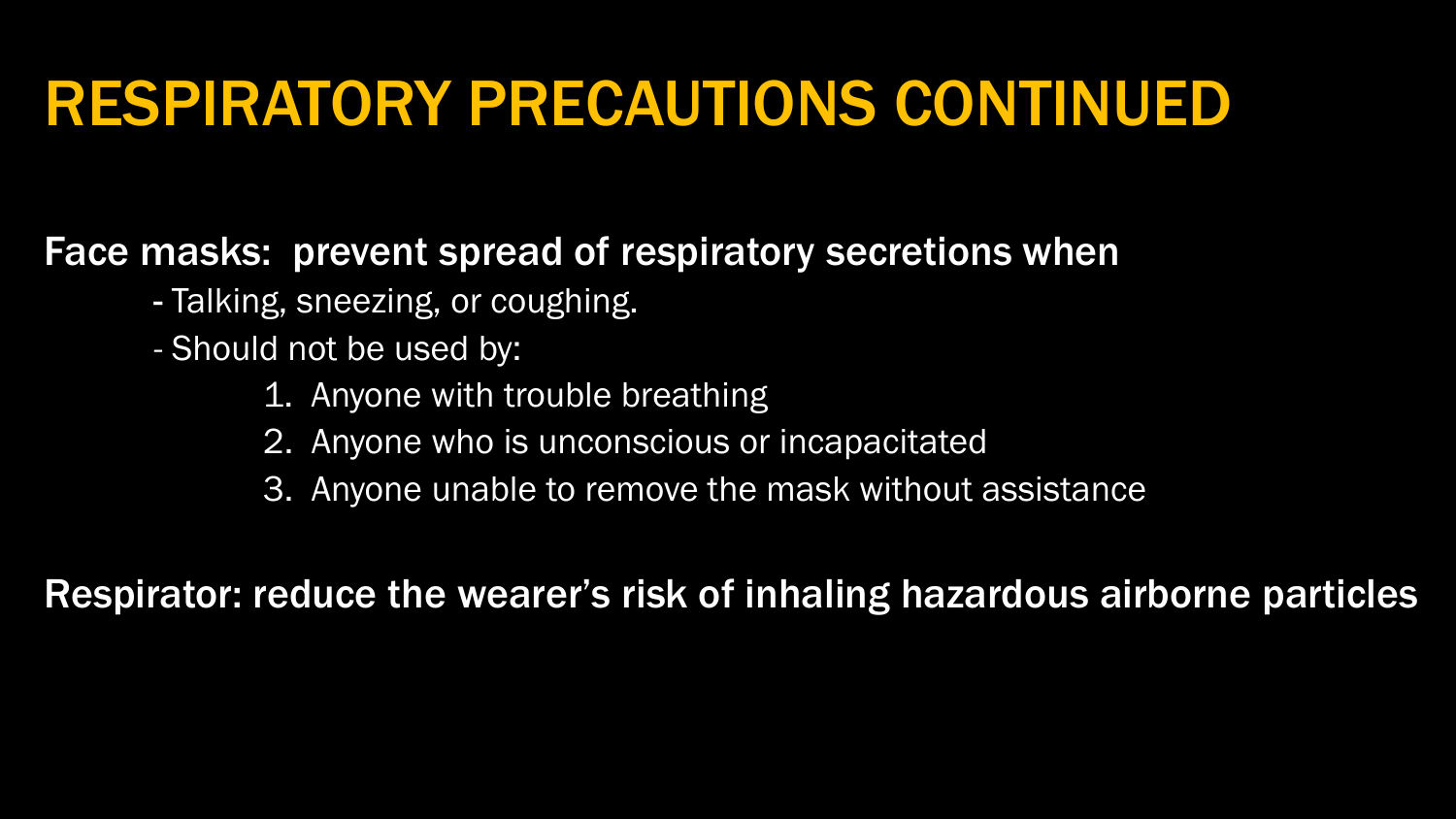### PREVENTATIVE MEASURES

- Hand washing
- Healthy balanced diet
- Exercise
- Limit exposure to known offenders (infections, dust, smoke)
- Vaccines
	- Flu
	- Pneumonia
	- Tetanus
	- Shingles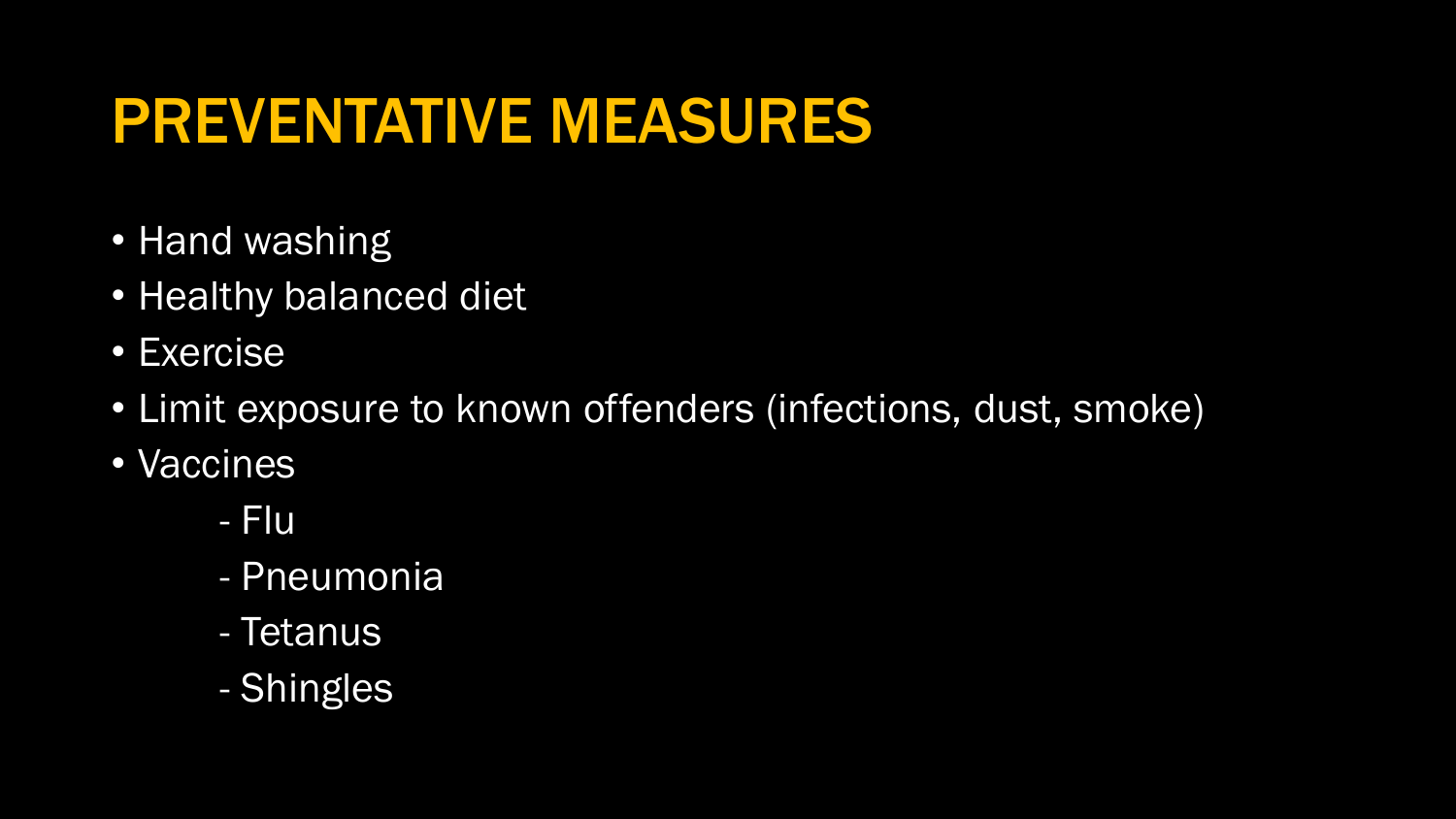#### PLACEMENT OF RESIDENTS

Private rooms (when possible)

- If not, put like-symptoms together.

Meal times

- Consider meals in rooms or staggered meal times Group activities

- Consider staggering to allow for distancing

Social distancing in common areas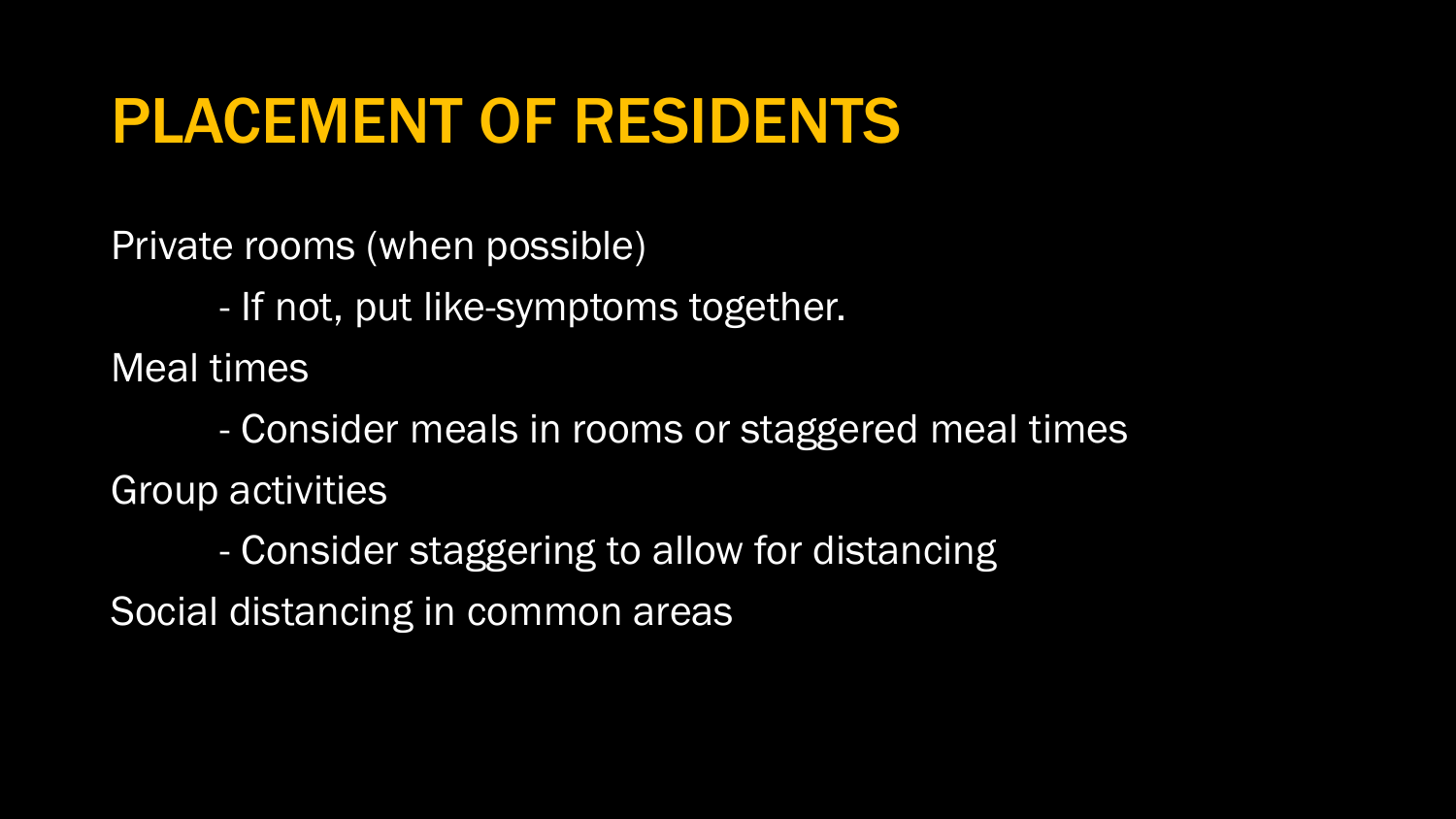# CONSIDERATION FOR MEMORY CARE

• Challenges

Changes to routine (i.e. disruption in schedule, unfamiliar equipment/caregivers) can cause fear, anxiety, depression or confusion

- Recognize changes in behavior
- Maintain consistent routines/staff (only essential)
- Continue structured activities, allowing for social distancing
- Provide ways to remain active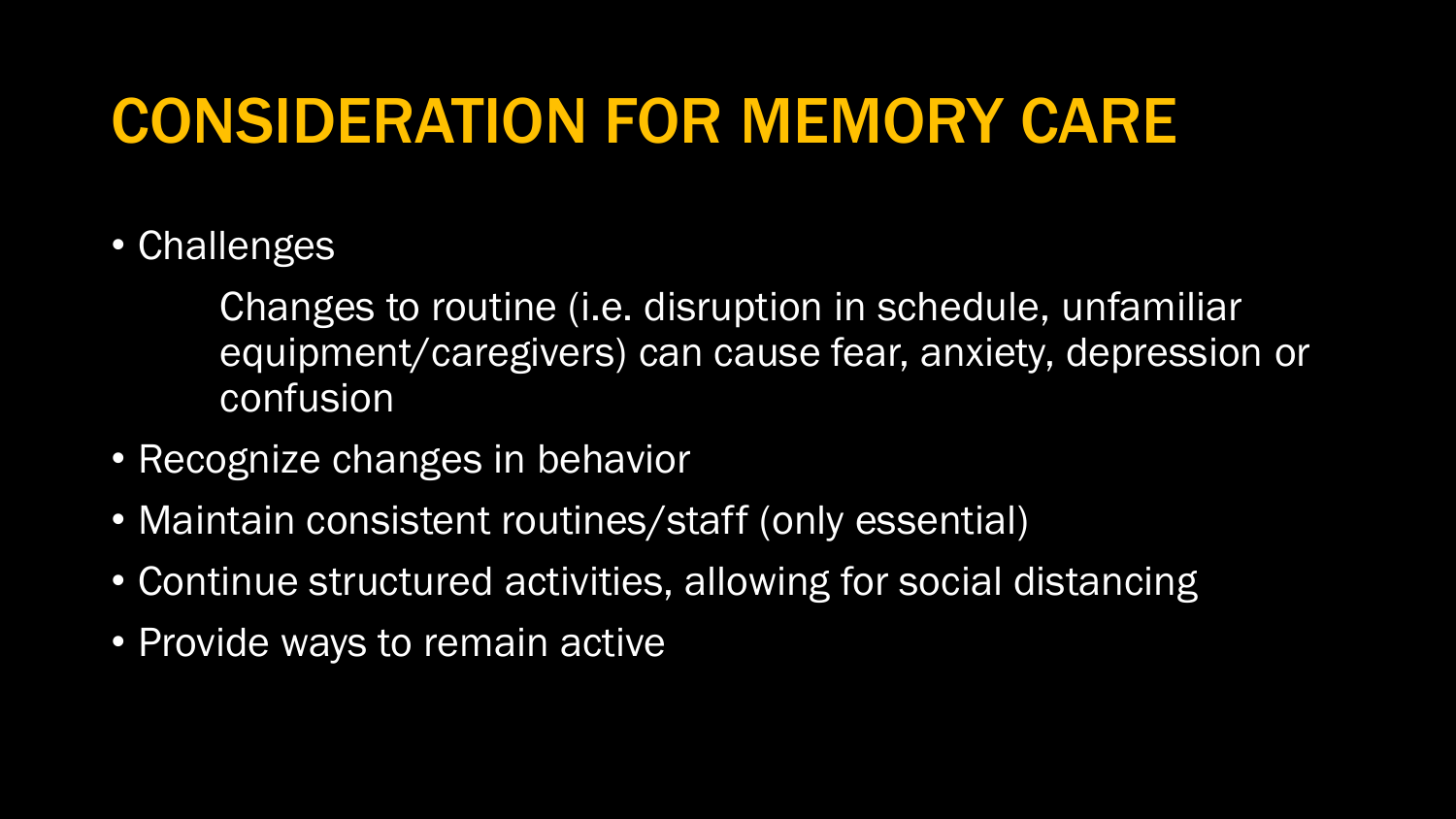#### QUARAN-TEAMS

- Have Grace (self & others)
- Grief Response Teams (staff & residents)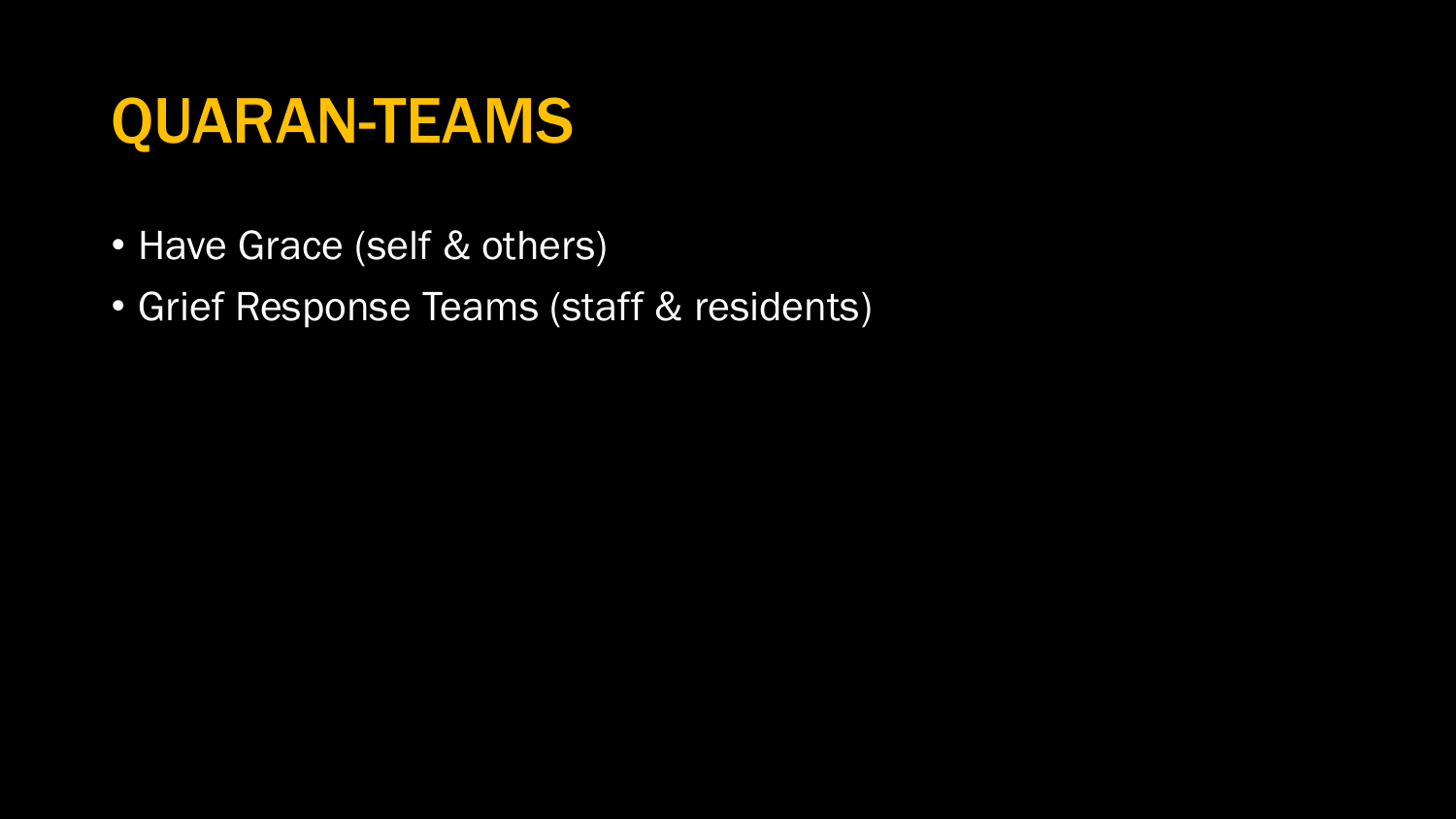# RESOURCES

<https://www.cdc.gov/coronavirus/2019-ncov/hcp/long-term-care.html>

<https://www.cdc.gov/longtermcare/prevention/index.html>

<https://www.cdc.gov/longtermcare/prevention/antibiotic-stewardship.html>

<https://www.ahrq.gov/hai/quality/tools/cauti-ltc/modules/resources/guides/infection-prevent.html>

[http://www.vdh.virginia.gov/content/uploads/sites/13/2016/03/Jamerson\\_LTC-Infection-Prevention-Updates](http://www.vdh.virginia.gov/content/uploads/sites/13/2016/03/Jamerson_LTC-Infection-Prevention-Updates-and-Best-Practices.pptx)and-Best-Practices.pptx

[https://www.dss.virginia.gov/files/division/licensing/alf/intro\\_page/current\\_providers/guidance\\_procedures/bg](https://www.dss.virginia.gov/files/division/licensing/alf/intro_page/current_providers/guidance_procedures/bg_monitoring/site_visit_resources_handout.pdf) \_monitoring/site\_visit\_resources\_handout.pdf

<https://paltc.org/topic/infection-preventioncontrol>

[https://www.assistedlivingconsult.com/issues/02-01/ALC2-1\\_AMDA.pdf](https://www.assistedlivingconsult.com/issues/02-01/ALC2-1_AMDA.pdf)